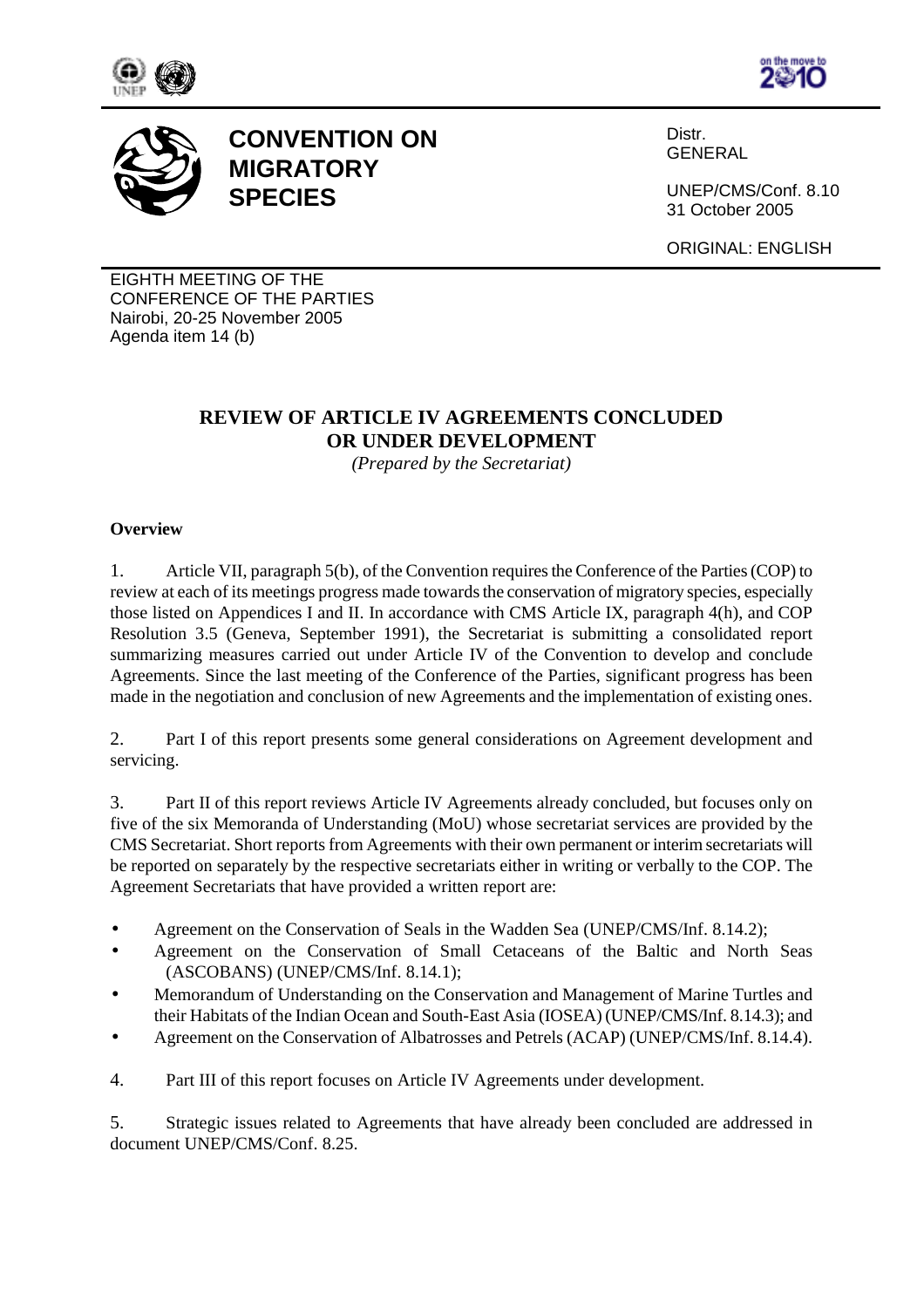### **Part I - General considerations on Agreement development and servicing including related financial issues**

6. The Conference of Parties has recognised that Agreements, including Memoranda of Understanding (MoU), represent one of the key operational tools of the Convention reinforcing the Convention's provisions on Agreement development in Articles IV and V.

7. The Seventh Meeting of the Conference of the Parties (COP7) provided a clear mandate to continue Agreement development. To date six Agreements and seven Memoranda of Understanding have entered into force/effect. As the following summary indicated indicates one draft Agreement is under development and needs to be urgently finalised (Houbara Bustard), an on-going CMS process is underway to adopt the Central Asian Flyway Action Plan and identify a legal and institutional option to support its implementation. In addition, at least six MoU are under varying degrees of development. MoUs for the Saiga Antelope and the West African populations of the African Elephant will be opened for signature during COP8.

8. The Convention's support for these initiatives helps not only the species targeted, but demonstrates the Convention's commitment to the country/region in which the instrument will apply. Agreement development and effective servicing raises the Convention's profile as a practical and operationally-oriented framework convention, and helps to bring non-Parties into the CMS family through their membership in CMS Agreements with the hope that they become CMS Parties later on.

9. Agreement development has been only moderately funded in the past triennium under budget line 3310 (Agreement Development), essentially through COP-authorized drawing down of surpluses from the Trust Fund, taking advantage of the healthy conditions of the Trust Fund in recent past years. Subsequent MoU meetings of the Range States have been funded from dedicated budget lines from the regular CMS budget.

10. It is generally accepted that the CMS Secretariat acts as the secretariat to the MoU developed under CMS auspices at no cost to the MoU signatories, the exception being the Indian Ocean-Southeast Asia Marine Turtles MoU. As the number of MoU has grown, the CMS Secretariat has increasingly partnered with collaborating organisations to support it in organising Range State meetings and provide technically-oriented documentation. This has been typically funded from the appropriate meeting budget line under the CMS regular budget.

11. Furthermore, in order to better ensure that the MoU and accompanying action plans are effectively implemented, the CMS Secretariat has been developing the theory and practice of outsourced "MoU coordinators" with many of the same collaborating partner organisations, while CMS continues to provide the MoU's secretariat. This has been in line with COP7 Resolution 7.7 that encouraged "the Secretariat to continue exploring partnerships with interested organisations specialised in the conservation and management of migratory species for the provision of secretariat services for selected MoU" (COP7 Resolution 7.7, para. 1(c)). A coordinator at least in part would help to develop range-wide projects, as well as national-level projects requiring international cooperation, for funding, support regular meetings of the Range States, and undertake range-wide communication efforts to raise awareness and share information.

12. The only coordinator funded to date, in part from the CMS budget, has been that for the Siberian Crane MoU. This activity had been funded under budget line 2253 (Implementation Measures), which was also supported by drawing down the Trust Fund surplus.

13. Agreement development is not at all straightforward. Many times the Secretariat is in a reactionary mode, depending in many instances on a variety of variables, few of which the Secretariat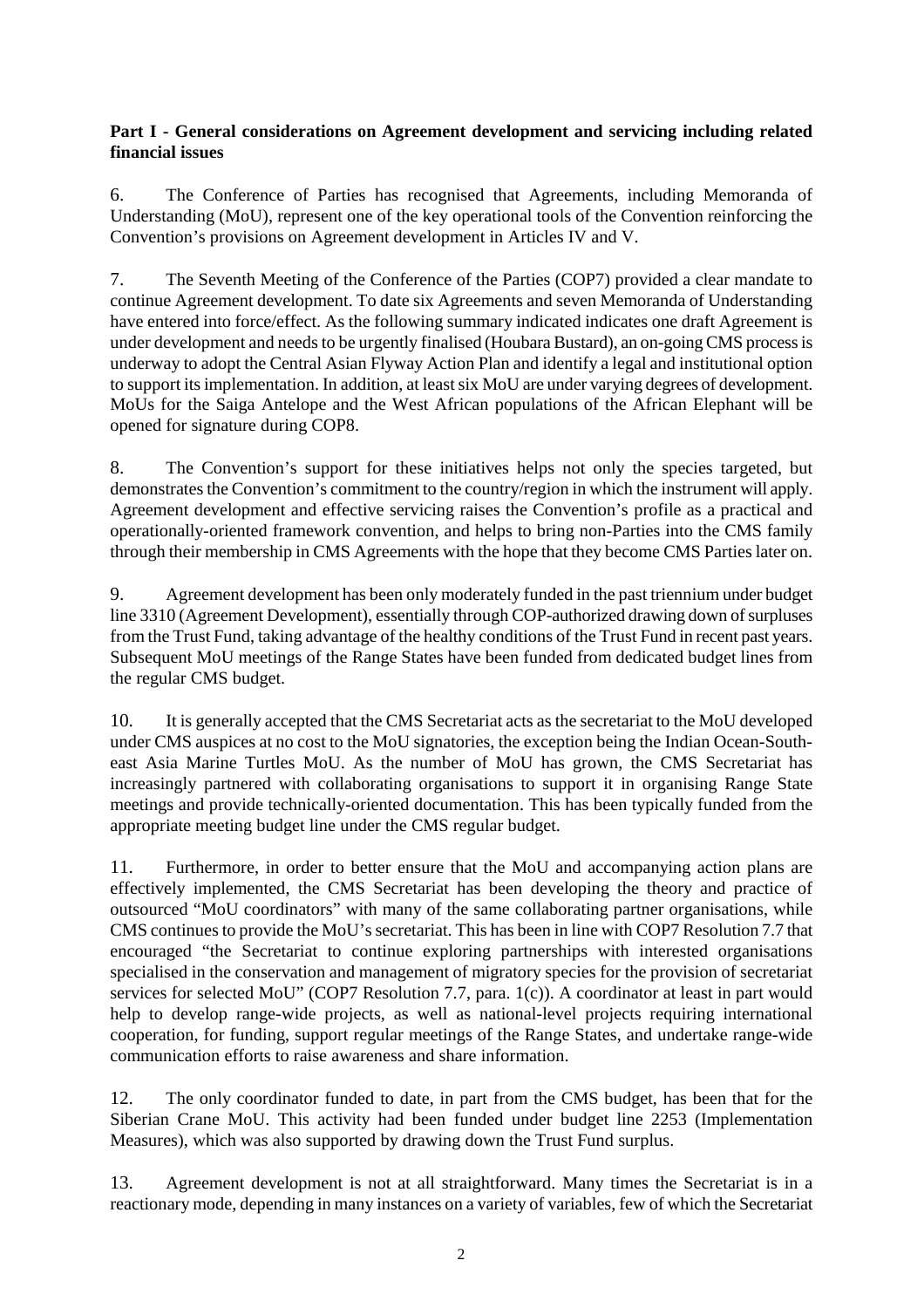has control over. This is especially the case when a Range State Party may wish to initiate a process, but may not have the requisite financial and other resources to independently lead the process. This is a very common scenario exemplified by the Whale Shark.

14. Many times the Secretariat has had difficulty providing the necessary support and such decisions have been taken considering inter alia (a) whether the activity fulfils a COP request or other procedural requirements (such as a concerted or cooperative action); (b) whether the activity supports an existing CMS activity; and (c) the degree of pre-existing CMS engagement.

15. As indicated in other documents before the COP considering budget matters, it is unlikely that COP8 will be able to draw on Trust Fund surpluses to further support the Agreement development and servicing operational area as has been the case in the past. Other sources of funding would need to be considered to fund these activities for the next triennium.

16. The Secretariat requests that the Parties undertake careful consideration of Agreement development and servicing, in particular in light of the draft Strategic Plan for 2006-11. Among other things, Parties should identify solutions as regards funding this operational activity including the need for (1) meetings to develop Agreements/MoUs; (2) outsourcing of MoU coordination activities; and (3) regular meetings of MoU Range States.

17. In the reports that follow, the Secretariat has indicated, in its view, the level of priority the Convention should attach to each initiative described, along with which, if any, of the four proposed CMS Budget Scenarios would provide finance resources for the initiative.

## **Part II - Review of Article IV Agreements already concluded**

18. This part focuses on five Memoranda of Understanding already concluded for which the CMS Secretariat provides secretariat services.

## **Memorandum of Understanding concerning Conservation Measures for the Siberian Crane - 1993**

19. The Memorandum of Understanding concerning Conservation Measures for the Siberian Crane was concluded under CMS auspices in 1993. It was the first such instrument to be considered an Agreement under CMS Article IV (4). Originally concentrating on the highly endangered Western and Central Populations of Siberian Cranes, which migrate between breeding grounds in Western Siberia and wintering sites in Iran and India, respectively, the MoU's scope was extended in 1998 to cover the larger Eastern Population which winters around Poyang Lake, China, and accounts for over 95% of the species.

20. The Siberian Crane MoU now has 10 Signatory States: Azerbaijan, China, India, Islamic Republic of Iran, Kazakhstan, Mongolia (the latest to join), Pakistan, Russian Federation, Turkmenistan and Uzbekistan. At the time of this writing the CMS Secretariat was coordinating with the Government of Afghanistan to confirm its intention to sign the MoU during COP8.

21. The Fifth Meeting of Siberian Crane Range States had been organised on behalf of CMS by the International Crane Foundation (ICF) through the CMS/ICF Siberian Crane Flyway Coordinator in cooperation with the All Russian Research Institute for Nature Protection (ARRINP) and the Crane Working Group of Eurasia (CWGE) in Moscow, Russian Federation, in April 2004. (The four previous meetings took place in Moscow, Russian Federation, Bharatpur, India, Ramsar, Islamic Republic of Iran, and Baraboo, Wisconsin, USA between 1995 and 2001.) The revised Conservation Plans for the Western, Central and Eastern Populations were adopted by the meeting.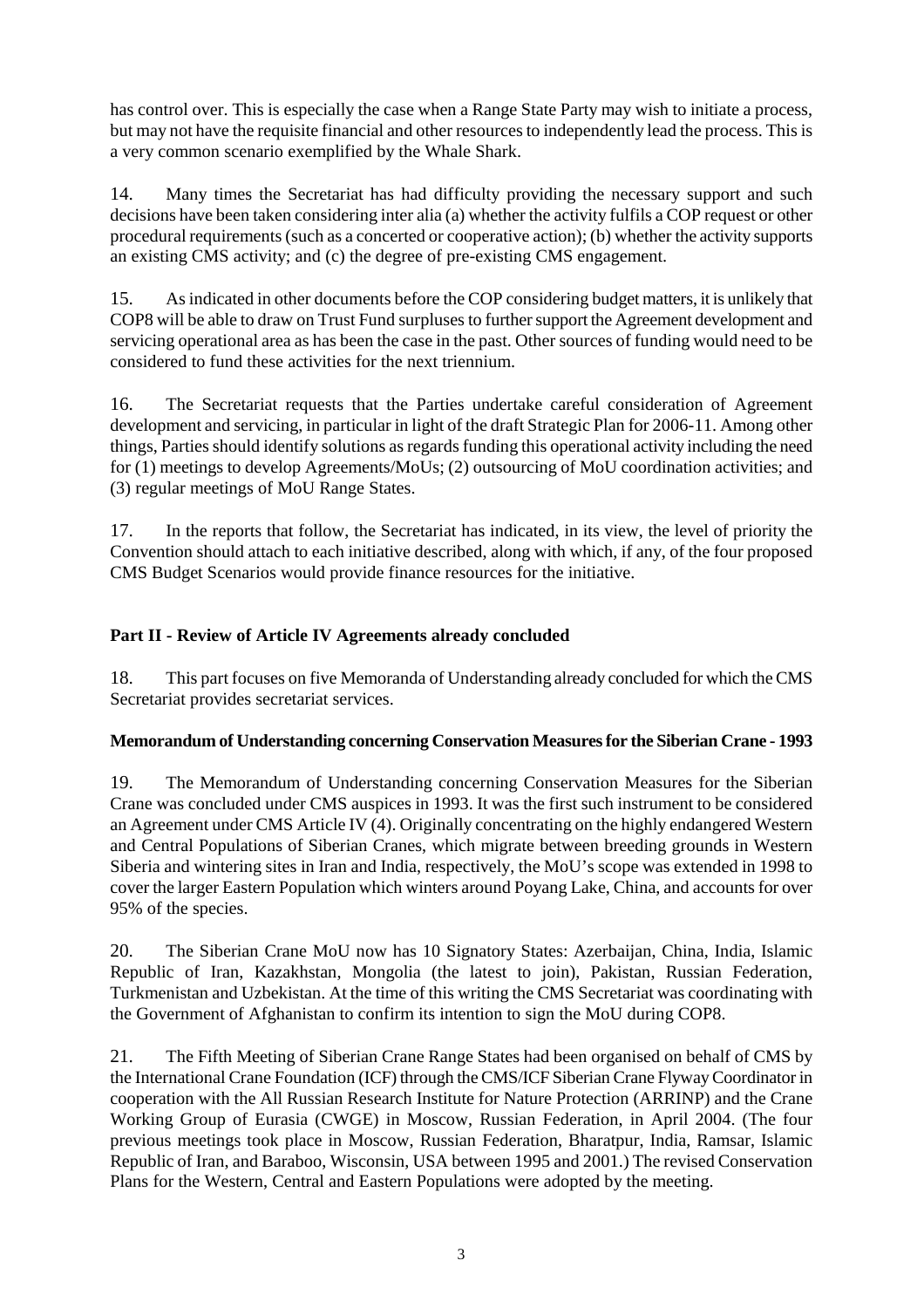22. Reducing high hunting pressure is critical to the recovery of both the Western and Central Populations, which have collapsed over the past two decades. The Fifth Meeting identified strategies to more effectively enforce hunting regulations and techniques for educating hunters. Efforts in these flyways will also focus on innovative reintroduction methods, including the use of ultra-light aircraft and hang gliders.

23. Encouragingly, a captive-reared Siberian Crane was successfully released for the first time on the wintering grounds in Iran. Satellite telemetry followed the bird's migration to Dagestan where the signal stopped. Important new migration sites have been recently identified in both of these countries. At the meeting, colleagues from Afghanistan, Iran and Turkmenistan agreed to develop a joint survey to identify potential alternate wintering sites along their border areas.

24. Participants gave enthusiastic accounts of a variety of creative programmes to increase awareness and involve local communities. Highly successful and inspiring Crane Day celebrations were held in several countries between 2002 and 2004 (and have continued in 2005).

25. With approximately 3,000 birds, the remaining Eastern Population in China is far more numerous than the other two populations. Recent mid-winter counts at Poyang Lake suggest that the population may number as many as 4,000 birds. Under the UNEP-GEF Siberian Crane wetland project (see doc. UNEP/CMS/Conf. 8.23), protection has expanded to 15 county-level protection stations around the greater Poyang Lake Basin. A team of hydrologists plans to tackle water management issues at migration resting areas in northeast China, including the Zhalong and Xiangha National Nature Reserves.

26. Coordination efforts under the MoU have been strengthened significantly with the recruitment in 2002 of a dedicated Siberian Crane Flyway Officer (SCFC) based in Moscow. The SCFC is jointly funded by CMS and ICF (through the UNEP-GEF Siberian Crane Wetlands Project). The SCFC was the first to be established by CMS for an MoU and the lessons learned have been applied to CMS's and its partners' efforts to establish coordinators for other MoU.

27. The SCFC's tasks are wide-ranging. They include improving: (a) coordination of flyway level activities for the Western/Central Populations, including regular email communication of sightings and reports, as well as publication of a Siberian Crane Newsletter in English and Russian; (b) coordination with the North East Asia Crane Site Network; (c) awareness among all stakeholders including hunters, fisherman, loggers, oil and gas companies, government agencies, general public and schoolchildren; (d) support by national, regional, and local governments; and (e) data collection, management, and dissemination. The SFFC also confirms information on the location of Siberian Crane breeding, subadult summering, migratory resting, and wintering areas and co-organises the MoU's periodic Range State Meetings. The SCFC is also supported the organisation of the Meeting to Endorse the Proposed Western/Central Asian Site Network for Siberian Cranes (and other waterbirds) (WCASN).

28. The WCASN meeting aimed to establish the basis for an international network of sites important for the conservation and recovery of Siberian Cranes in Western and Central Asia. The site network will be established within the framework of the MoU and was agreed in principle by the Fourth Meeting of the Range States. The focused site network will pave the way for a wider network of sites for all waterbirds under the Central Asian Flyway Action Plan to Conserve Migratory Waterbirds and their Habitats (see below).

29. Nine Siberian Crane Range States were represented at the WCASN meeting (eight of which are signatories to the CMS MoU) which took place on 13 June 2005 in New Delhi. The meeting was hosted by the Government of India and convened by CMS, with organizational and technical assistance from the International Crane Foundation and Wetlands International.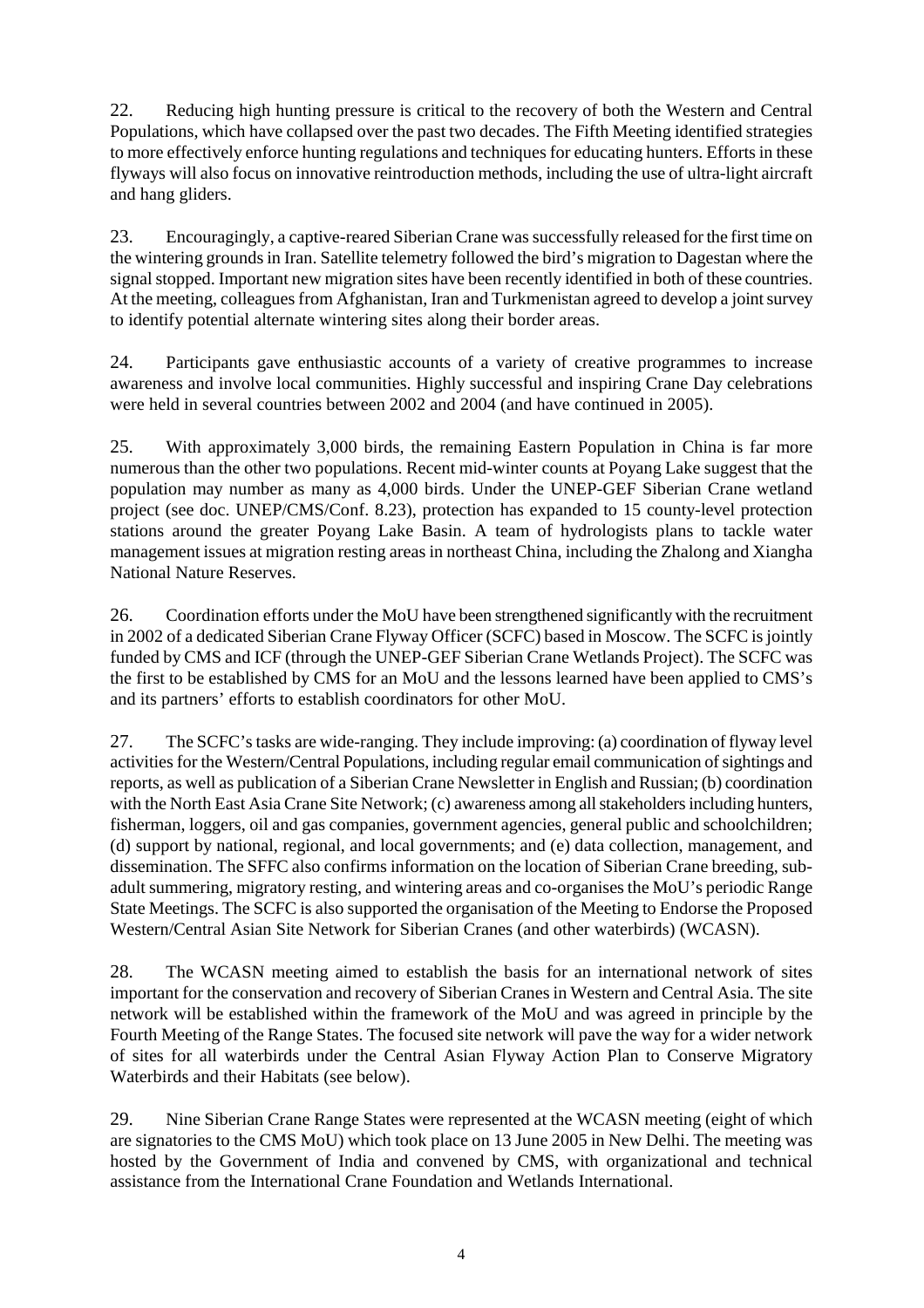30. Building on the efforts of an intersessional working group the meeting participants conceptualised the basis for the site network, proposed criteria for nominations and site selections and established an interim review committee.

31. The site network will be coordinated with related initiatives including the Central Asian Flyway project, the North East Asia Crane Site Network, the African-Eurasian Waterbird Agreement GEF Project, and the GEF Econet project in Central Asia. It will also be coordinated with CMS's efforts to adopt and implement the Central Asian Flyway Action Plan to Conserve Migratory Waterbirds and their Habitats.

### *Action requested:*

Outstanding issues regarding the MoU's continued successful implementation, for which the guidance of the Conference of the Parties is sought, include the Convention:

(1) Providing approximately 1/3 of the funding for the Siberian Crane Flyway Coordinator and supporting related activities (approximately US\$ 15,000 per year) in 2007 and 2008; and

#### **Priority**: High **CMS Budget Scenario**: 3

(2) Funding from the regular CMS budget for two Range State Meetings estimated to cost approximately US\$ 48,000 in 2006 and US\$ 50,000 in 2008.

#### **Priority**: High **CMS Budget Scenario**: 3

### *Memorandum of Understanding concerning Conservation Measures for the Slender-billed Curlew* **- 1994**

32. The Slender-billed Curlew is listed in CMS Appendix I and is a concerted action species. The Slender-billed Curlew MoU entered into effect on 10 September 1994. The MoU and Action Plan are designed to conserve one of the world's rarest birds. Since its adoption, 18 of 30 Range States have become signatories (Italy was the last signatory in 2000). The CMS Secretariat, BirdLife International and the International Council for Game and Wildlife Conservation (CIC) have also signed the MoU as co-operating organisations. The Slender-billed Curlew is also listed on Appendix I of AEWA, but remains a CMS responsibility until a transfer to AEWA becomes institutionally possible and, at the same time, it can be ensured that priority attention is given relative to the bird's conservation status. The transfer process would be achieved by common agreement, and CMS would return an oversight role.

33. In 1997, the CMS Scientific Council established a Slender-billed Curlew Working Group as part of a concerted action for the species. BirdLife International has provided the Working Group's secretariat on behalf of and under contract to CMS until 2002, and continues to maintain nominal oversight of the Working Group. The Working Group will report to the Scientific Council at its 13<sup>th</sup> meeting. Highlights of its work since 2002 are noted in CMS/ScC.13/Doc.11.

34. As part of its mandate, the Working Group finalized a new version of an Action Plan in 2002 that adheres to the CMS model. It incorporates new knowledge that has become available in the course of the concerted action and incorporates the results of an experts meeting in Kiev in 2001. The CMS Secretariat anticipates circulating the Action Plan to the Range States for comments shortly.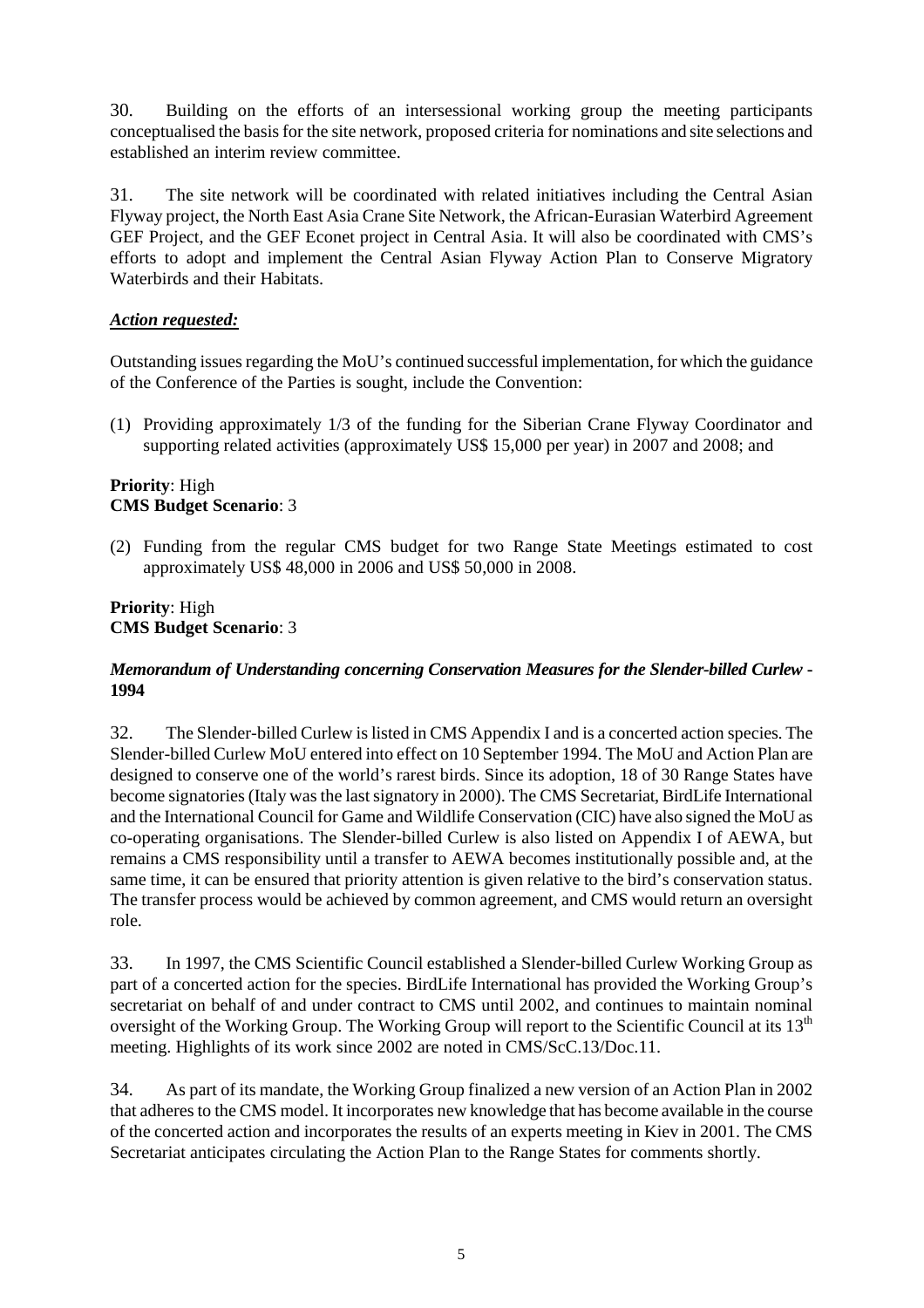### *Action requested:*

Outstanding issues regarding the Slender-billed Curlew MoU's continued implementation, for which the guidance of the Conference of the Parties is sought, include the relative priority that should be given in the next triennium to:

- (1) the MoU's revitalization in light of the new consolidated Action Plan;
- (2) the desirability of transferring lead responsibility for the MoU to AEWA and related cost implications;
- (3) financial support of approximately US\$ 10,000 for coordination activities related to finalising the consolidated Action Plan; and
- (4) the priority to be given to a first meeting of the Range States in 2008 whose costs from the regular budget are estimated to be approximately US\$ 67,000.

## **Priority**: High

**CMS Budget Scenario**: 3 (Action Plan finalisation); 4 (Range State Meeting)

### *Memorandum of Understanding on the Conservation and Management of the Middle-European Population of the Great Bustard* **- 2000**

35. The Great Bustard is listed on CMS Appendix I. It was recommended for concerted action by CMS COP Resolution 4.2. CMS COP Recommendation 6.4 noted Hungary's willingness to chair a working group while Spain would serve as vice-chair. Moreover it requested the Range States to undertake in the *Otis tarda* Working Group the necessary steps to implement, if appropriate, an MoU within the framework of the concerted action.

36. The Great Bustard MoU was opened for signature on 27 June 2000 and entered into effect on 1 June 2001. Twelve of sixteen Range States and three participating organisations (BirdLife, CIC, the CMS Secretariat and IUCN) have since signed the instrument.

37. The First Meeting of Signatory States concluded successfully on 17 September 2004 with the adoption of a Medium Term International Work Programme (MTIWP) to support the implementation of the MoU's Action Plan. Representatives of ten of the seventeen Range States, together with specialists from a number of scientific institutes and non-governmental organizations, attended the meeting in Illmitz, Austria.

38. The two-day Symposium of Great Bustard Experts from all over Europe and Part of Asia preceded the meeting on 14-15 September 2004. Over seventy experts and governmental officials attended. They provided important scientific inputs into the MoU meeting including information on the conservation status of the Great Bustard for all of Europe. The entire European population is estimated to be between 35,600 and 38,500 birds.

39. Both meetings took place at the Information Centre of the Neusiedler See National Park. The Austrian Ministry of Agriculture, Forestry, Environment and Water Management and the Neusiedler See National Park hosted the meetings. The Symposium was co-organized by the Ministry and the National Park. The Ministry, National Park and CMS co-organised the MoU Meeting.

40. In addition to adopting the new MoU MTIWP that will help to coordinate international cooperative projects within the agreement area, the Meeting agreed a national report format. It will be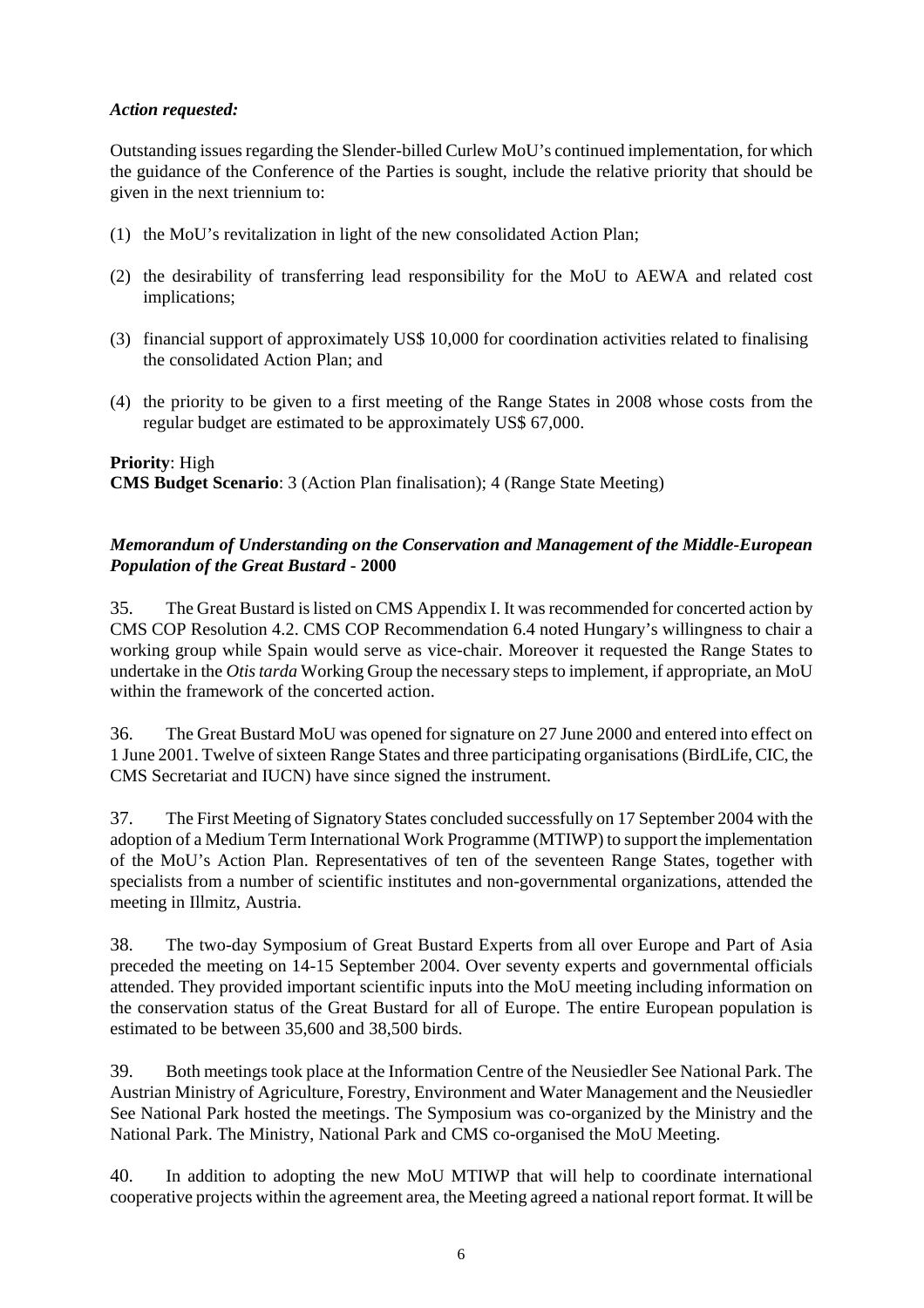used by the Signatories for future meetings to gauge the MoU's level of implementation. In addition, the Meeting agreed to expand the MoU's geographical scope and laid the basis to invite Italy, the Russian Federation and Serbia and Montenegro to join the MoU and sign it at the next meeting of the Signatory States which will take place in 2007.

41. Very encouragingly, since the First Meeting of the Range States, the CMS Secretariat has learned of three recently approved European LIFE projects to support the breeding populations of the Middle-European Population: Austria (€ 7.0 million) Slovak Republic (€ 500,000); and Hungary (€ 3.5 million).

42. In October 2005, the Austrian Ministry of Agriculture, Forestry, Environment and Water Management generously offered to provide financial support towards a coordinator for the MoU for a period of one year (starting in late 2005) with a possibility of extension. Among other things, the coordinator would support the implementation of the MTIWP. BirdLife International has agreed to act as the coordinator.

### *Action requested:*

Outstanding issues regarding the Great Bustard MoU's continued implementation, for which the guidance of the Conference of the Parties is sought, include:

(1) financing the coordinator in 2007 and 2008, estimated respectively to cost approximately  $\epsilon$ 29,020 and € 27,050; and

### **Priority**: High **CMS Budget Scenario**: 4/External

(2) financing the next meeting of the Signatory States in 2007 estimated to cost approximately US\$ 50,000; and

**Priority**: High **CMS Budget Scenario**: 3

### *Memorandum of Understanding concerning Conservation Measures for Marine Turtles of the Atlantic Coast of Africa* **-1999**

43. The African Atlantic Coast Marine Turtle MoU was concluded under CMS auspices in Abidjan, Côte d'Ivoire, in May 1999. Range States adopted a comprehensive Conservation Plan linked to the Memorandum in 2002. The 2002 meeting also agreed the content and format of a template for national reports, mirroring the content of the Conservation Plan. Progress was made towards the development of strategy for identifying potential funding sources for marine turtle conservation activities, from a wide Range of local, national and international donors. The Nairobi Declaration, adopted at the conclusion of the 2002 meeting, sets the stage for the MoU's further concerted implementation.

44. Since 2002, the CMS Secretariat has been actively exploring how best to support the MoU's implementation. In 2005 a breakthrough occurred when agreement was reached between CMS, Senegal, which already provides the interim secretariat for the environmental programme of the New Partnership for Africa's Development (SINEPAD), and the UNEP Division of Environmental Conventions (UNEP-DEC), to establish a coordination office for the MoU in Senegal. CMS and UNEP would provide financial support, while Senegal will provide in-kind contributions, for up to three years.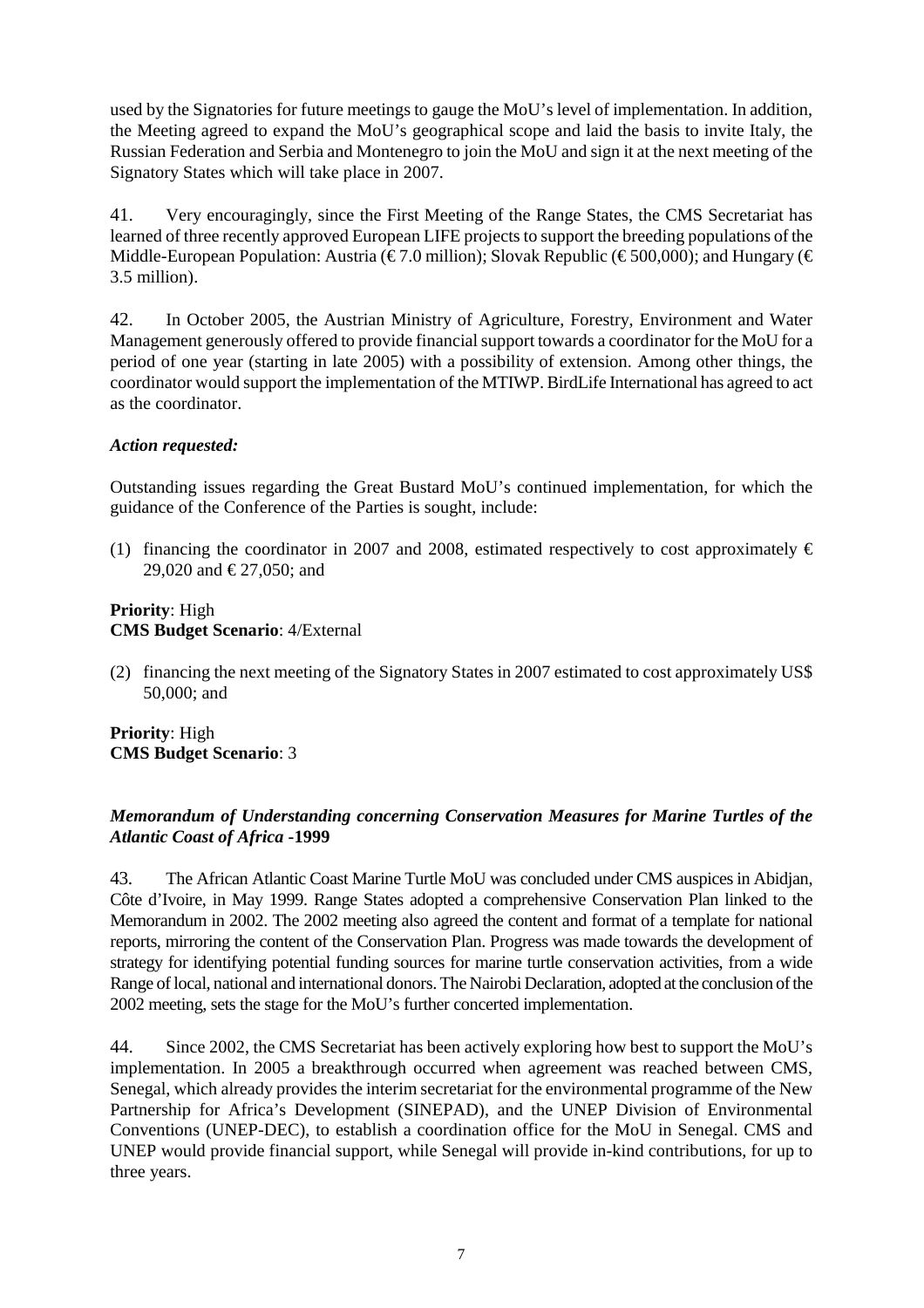45. A Memorandum of Cooperation was signed in Dakar in October 2005 between the CMS Secretariat and the Senegalese Ministry of Environment, at the AEWA Third Meeting of the Parties. The activities under the MoC are valued at US\$ 150,000 for the next triennium, whereby CMS and UNEP-DEC would each provide US\$ 75,000 over three years. The MoC will support the implementation of seven main components, including (1) the provision by Senegal of an MoU coordinator and an assistant hosted within SINEPAD, (2) the launch of diverse activities on marine turtles conservation and sustainable use, in the Range States. Currently, four partners are pledging funds towards the MoU: CMS, UNEP-DEC, the UNEP Regional Office for Africa and the Abidjan Convention under the UNEP Regional Seas Programme.

46. The CMS contribution for 2006 was from the 2005 budget. The CMS contribution for 2007 (US\$ 25,000) and 2008 (US\$ 25,000) would come from the regular budget.

### *Action requested:*

Outstanding issues regarding the African Atlantic Coast Marine Turtle MoU's continued implementation, for which the guidance of the Conference of the Parties is sought include:

(1) the coordination arrangement for the MoU in 2007 and 2008; and

#### **Priority**: Very high **CMS Budget Scenario**: 3

(2) the next meeting of Range States, foreseen to take place in 2007 for an estimated cost of approximately US\$ 82,000.

**Priority**: High **CMS Budget Scenario**: 4

### *Memorandum of Understanding concerning Conservation and Restoration of the Bukhara Deer* **- 2002**

47. The Bukhara Deer (*Cervus elaphus bactrianus*), which is proposed for listing on CMS Appendices I and II, faces extinction from a number of human threats. Artificial regulation of the water regime of the major rivers along whose banks it resides, habitat destruction, as well as illegal hunting and poaching are the main reasons for its alarming decline in numbers. Historically the species' area of distribution included all river valleys of Amudaria and Syrdaria and all their river basins. At one time only approximately 350-450 animals remained, scattered in a few small populations in limited areas.

48. The Ministers for Environment of Kazakhstan, Tajikistan and Turkmenistan, meeting in Dushanbe, Tajikistan, concluded and signed the Bukhara Deer MoU on 16 May 2002. WWF International, the International Council for Game and Wildlife Conservation (CIC) and the CMS Secretariat signed the MoU as cooperating organisations. Uzbekistan later joined the MoU in September 2002.

49. The MoU is now 3 years old. It has provided a useful basis for Range States to focus their attention on the Bukhara Deer's conservation status while the Action Plan's implementation is proceeding and provides a useful framework for project development and execution.

50. The WWF Central Asian Programme, which took the lead in working with the Range States and CMS in developing the MoU and the Action Plan, has provided extensive support to Bukhara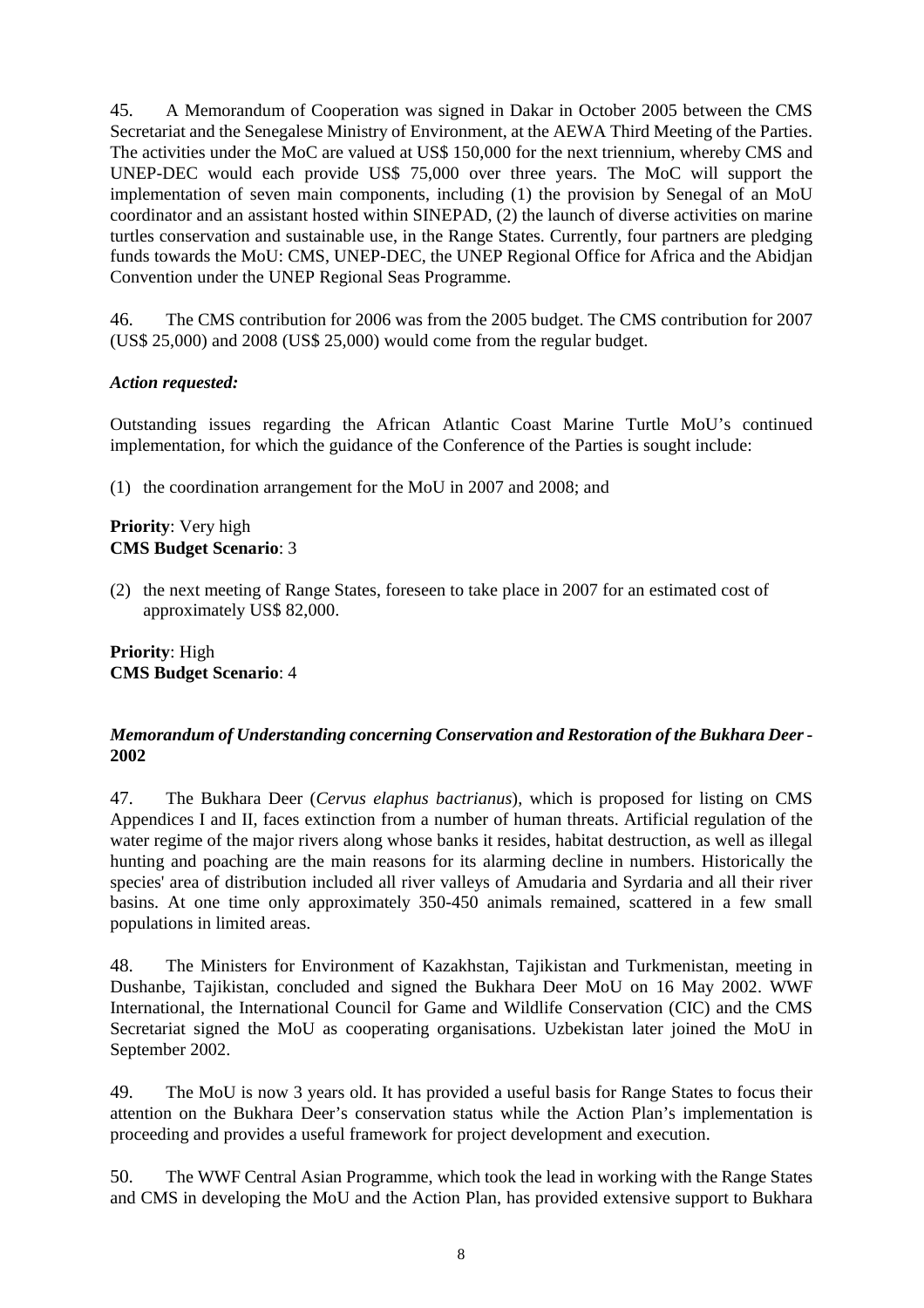Deer conservation activities that pre- and post-date the CMS MoU as part of an existing and long running multi-year project supported by WWF-Netherlands. The project, which has run since 1999, has provided  $\epsilon$  50-70,000 a year divided amongst the four Range States for a wide variety of activities. Working together with the relevant authorities from the Range States the deer population has doubled, reintroductions have been initiated at two sites (the first group of deer was set released in August 2005 in Zarafshan, Uzbekistan) and human dimension activities have taken place.

51. Still more needs to be done. The WWF funding is not guaranteed to continue past July 2006, and has not been enough to fund all activities under the MoU Action Plan. The critical issue now therefore is ensuring enough financial and technical resources are available to build on the progress made to date. Support is especially needed for a number of large multi-year and small-scale projects.

- 52. Large-scale needs include:
- Rehabilitating the region's major riparian forest Tigrovaja balka in the upper Amu-Darya (Tajikistan), the home of the species' natural basing population. ( $\epsilon$  70-90,000 per year; 3-5 years).
- Developing deer farms, including a certification system for marketing.  $(\epsilon 50\text{-}90,000 \text{ per farm})$ .
- Establishing new protected areas and ecological corridors for natural deer migrations along the Amudaria as part of a transboundary system of protected areas.
- 53. Small-scale project needs include:
- Developing ecotourism infrastructure in the two existing re-introduction sites situated near famous centres of historical, cultural and religious interest.  $(\epsilon 10{\text -}15{,}000 \text{ per site})$ .
- Providing technical support for equipment to the existing zapovedniks (protected areas) where Bukhara Deer are protected.
- Establishing alternative livelihood projects for local communities premised on alternative livestock forage possibilities outside of the riparian forests used by the deer leading to forest restoration in Zerafshan Zapovednik. ( $\in$  10,000 for feasibility study;  $\in$  20-40,000 for demonstration project).
- Re-introducing Bukhara Deer in an additional natural riparian forest habitat site. ( $\epsilon$  25,000 ( $\beta$ <sup>t</sup>) year);  $\in$  15,000 per for 3-4 years).
- Establishing a regional ecological camp for schoolchildren to support on-going work with children  $(\text{\textsterling} 15,000).$

54. With the support of the American Zoo and Aquarium Association Cervid Taxon Advisory Group and the Minnesota Zoo US\$ 5000 was granted in 2005 by the Disney Wildlife Conservation Fund for initial work on improving deer habitats in Tigrovaja balka, Tajikistan.

55. The CMS Secretariat has assisted by soliciting funds for activities under the Action Plan in December 2003. While no CMS Party expressed interest in providing support, the World Association of Zoos and Aquaria (WAZA) generously provided US\$ 1000 that was forwarded to WWF to support census work. CMS is working with CIC to conceptualise how it could best contribute to the MoU's implementation in the region as a collaborating organisation that has signed the MoU.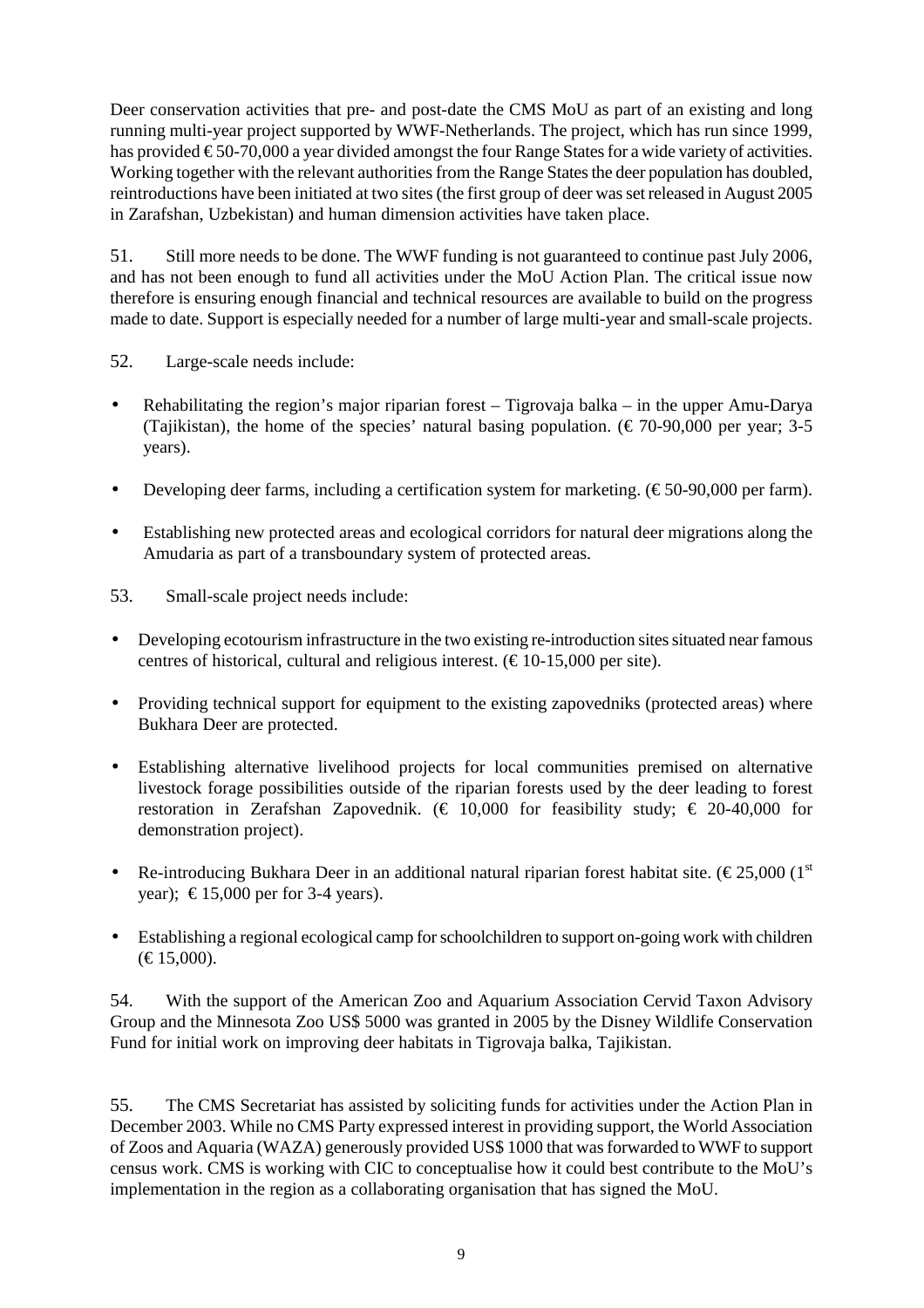56. An outstanding issue is the need for a future Range State meeting in the next triennium considering the progress being made with actions to conserve the Bukhara Deer. One possibility that will be explored by the CMS Secretariat in consultation with the Range States is the desirability of including Bukhara Deer into the agenda of a future meeting of the Interstate Sustainable Development Commission (ISDC) as a means for Range States to share progress and experience.

### *Action requested:*

Outstanding issues regarding the Bukhara Deer MoU's continued implementation, for which the guidance of the Conference of the Parties is sought, include:

- (1) Securing financial resources to support the Action Plan's implementation; and
- (2) the first meeting of MoU Range States in 2007 estimated to cost approximately US\$ 34,500.

#### **Priority**: High **CMS Budget Scenario**: 4

### *Memorandum of Understanding concerning Conservation Measures for the Aquatic Warbler (Acrocephalus paludicola) - 2003*

57. The Aquatic Warbler (*Acrocephalus paludicola*) - a small passerine bird, migrating up to twelve thousand kilometres from Eastern Europe to sub-Saharan Africa - is listed in CMS Appendix I. It was listed for concerted action in 1999. Over half of the world population of this species breeds and spends part of the year in the marshes and fen mires of Belarus with other major sub-populations found in Poland and Ukraine.

58. Over half of the known breeding population of 12,000-19,000 vocalizing males has been discovered only in the last decade thanks to tremendous work of the BirdLife International Aquatic Warbler Conservation Team (AWCT) chaired by Dr.Martin Flade (Germany). Astoundingly, Aquatic Warbler wintering grounds have yet to be identified at all.

59. Throughout 2001 and 2002, BirdLife International worked closely with the CMS Secretariat to develop a draft Aquatic Warbler MoU. An international meeting was held in Minsk, Belarus, from 29 to 30 April 2003, to negotiate and adopt the MoU. Belarussian Minister of Natural Resources and Environmental Protection, Leonty I. Khoruzhik, hosted and chaired the meeting, in cooperation with the CMS Secretariat, BirdLife International, Akhova Ptushak Belarusi (the BirdLife International Partner in Belarus), the Royal Society for the Protection of Birds (UK) and the United Nations Development Programme. The MoU was opened for signature during the meeting, signed by delegates from nine Range States and entered into effect the same day on 30 April 2003. The CMS Secretariat and BirdLife International signed the MoU as collaborating organisations. At present 11 of 15 Range States have signed the MoU. Belgium is expected to sign during COP8.

60. The MoU expresses countries' intentions to identify, protect and manage sites where Aquatic Warblers breed (Central Europe and Western Siberia), rest on migration (Western Europe) or spend the winter (Central-West Africa). Annexed to the Memorandum is a detailed Action Plan that summarises the distribution, biology and threat status of the Aquatic Warbler, and describes precise actions to be taken by the Range States.

61. Following efforts of the Royal Society for the Protection of Birds, the BirdLife partner in the United Kingdom, the MoU's implementation got off to strong start with the appointment in April 2004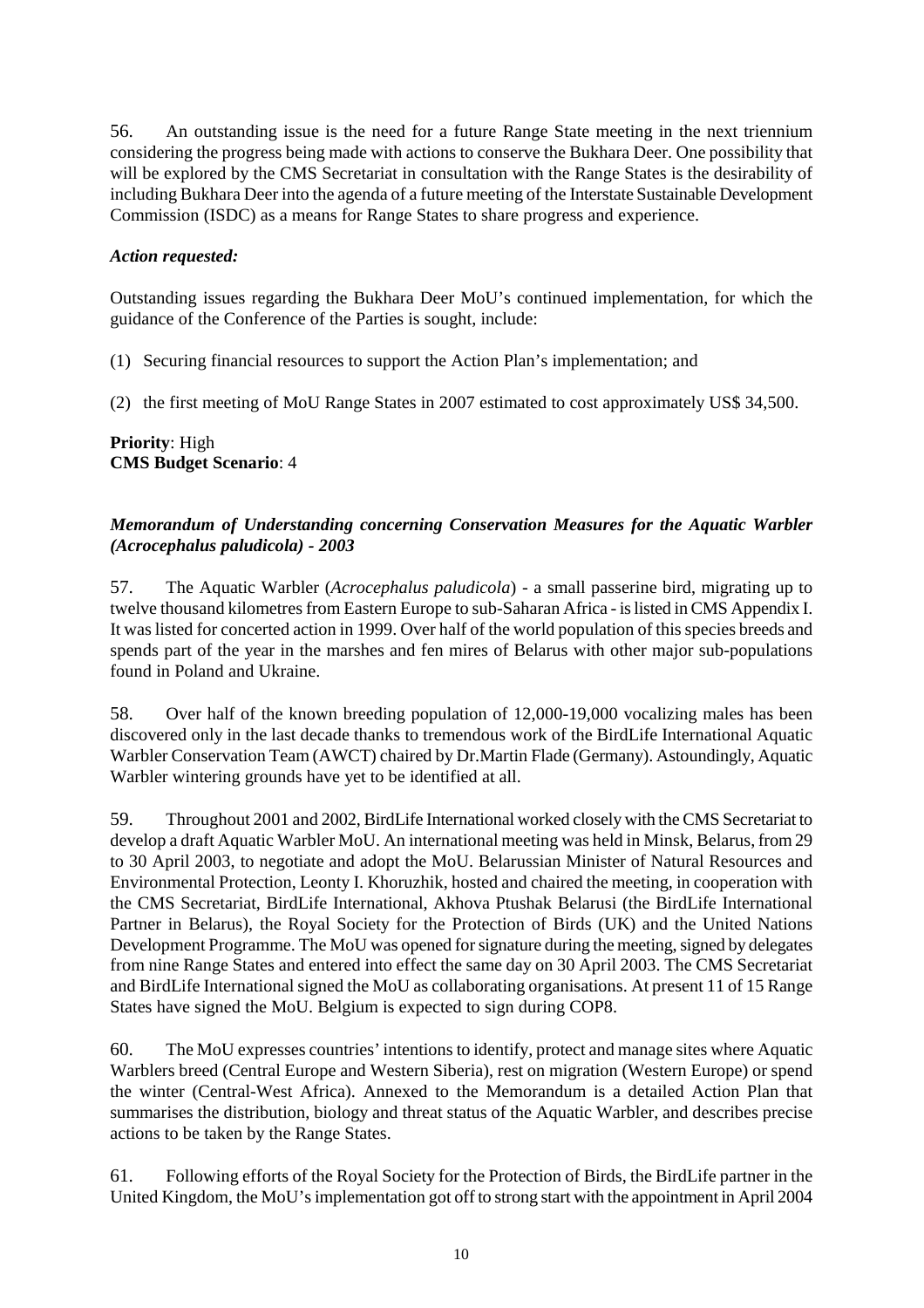of the BirdLife/CMS International Aquatic Warbler Conservation Officer (AWCO). The Michael Otto Foundation in Germany provided financial support for 3 years. The AWCO is based with APB – the BirdLife partner in Belarus, and is also supported locally by UNDP Belarus.

62. In about one year on the job, the AWCO had published the first edition of the Aquatic Warbler Flyway Newsletter, established close links with the key organisations involved in conservation of the Aquatic Warbler, and began preparations for the first meeting of the Range States scheduled for 2006.

63. Most importantly, the AWCO participated in the development of several applications for funding, including a LIFE project for funding by the European Union submitted by OTOP (the BirdLife partner in Poland), securing a five-year  $\epsilon$  5.4 million LIFE project grant ("Conserving Acrocephalus paludicola in Poland and Germany"). The project will focus on the survival of the critically threatened "Pomeranian" population of the Aquatic Warbler and establish the recovery of the Polish core population of the species in the Biebrza Valley. Other projects financed by GEF focus on conservation of Aquatic Warbler key breeding grounds in Belarus and are aimed to introduce regular habitat management at Zvanets and Sporava fen-mires.

64. Conservation organizations throughout the species range are working actively to conserve the Aquatic Warbler and its breeding and migratory habitats. Urgent management plans at key Aquatic Warbler breeding sites are being implemented in Belarus, conservation of the core species populations in Poland and Germany, including the disappearing and genetically distinct Pomeranian population, is being addressed in frames of the LIFE project. AWCT members, national BirdLife partners or national conservation organizations are regularly conducting population monitoring at all major breeding sites of the Aquatic Warbler. Breeding biology of the species is being studied in Belarus, Poland and Germany and several PhD theses are being prepared. At key migratory stop-over sites of the Aquatic Warbler in Spain and France LIFE projects on conservation of wetlands are being implemented.

65. Despite remarkable progress that has been made over the last decade in both research and conservation of Aquatic Warbler breeding grounds, the wintering territories of the species still remain unknown. This poses a serious threat to the survival of the Aquatic Warbler, as all the measures that are being taken now to conserve the breeding sites and expand breeding population of the Aquatic Warbler may be seriously impaired by adverse conditions at the species' wintering grounds.

66. Addressing this issue, RSPB in cooperation with AWCT and conservation organisations in several West African Countries, including the Ghana Wildlife Society, Naturama in Burkina Faso and AMCFE in Mali, set-up a project aiming to narrow down the potential Aquatic Warbler wintering areas in West Africa.

67. The research project was financed through CMS by Defra (the Department for Environment, Food and Rural Affairs of the Government of the United Kingdom) that, together with support from the Darwin Initiative, has already provided substantial support to a number of Aquatic Warbler conservation initiatives.

68. The research has helped to identify the likely areas where the Aquatic Warbler winters so that wintering ground conservation measures can be instituted as necessary as part of the Action Plan annexed to the MoU.

## *Action requested:*

Outstanding issues regarding the Aquatic Warbler MoU's continued implementation, for which the guidance of the Conference of the Parties is sought include: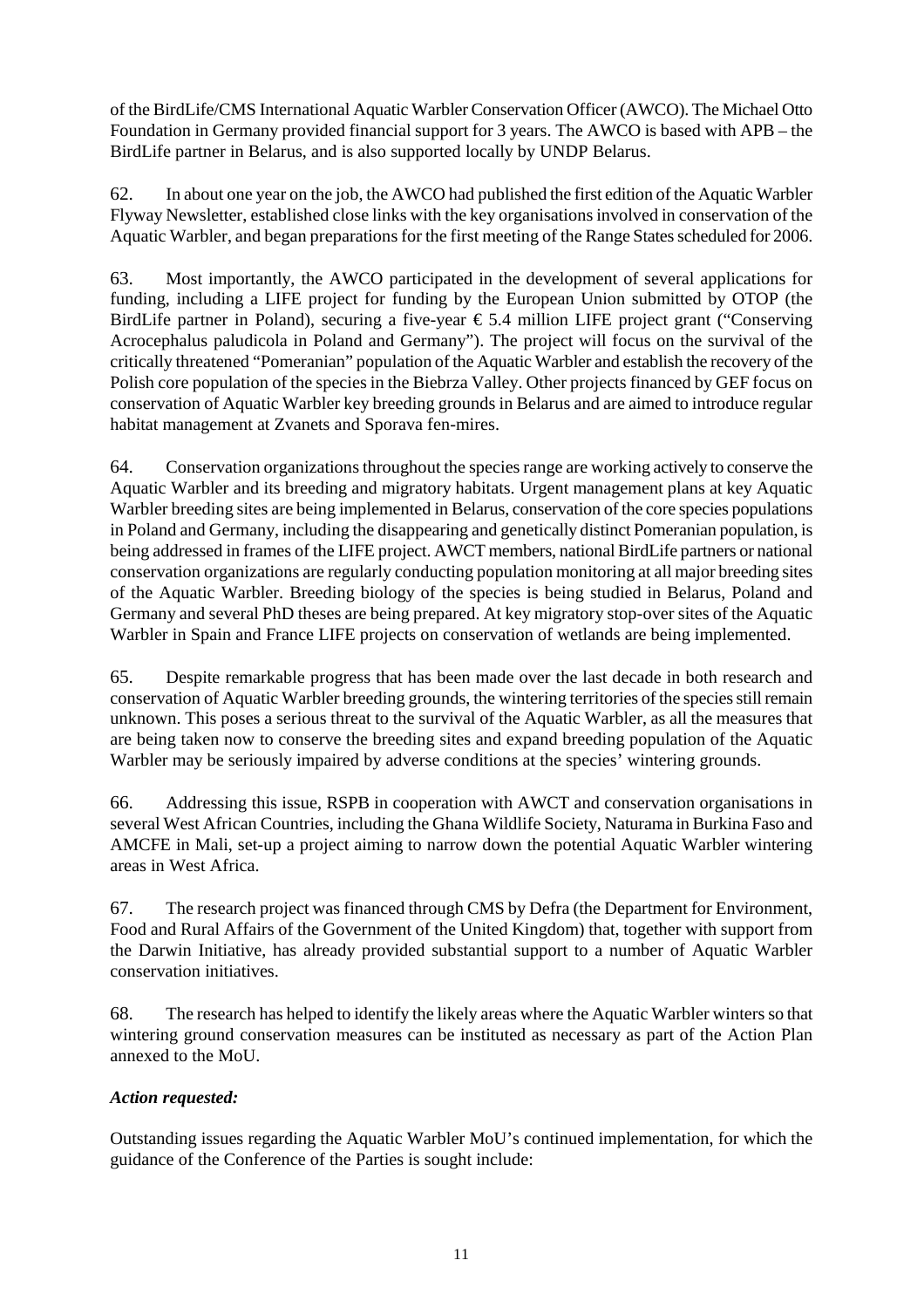(1) CMS funding to continue the MoU coordinator's activities after 2006 estimated to cost approximately US\$ 17,000 for 2 years; and;

**Priority**: High **CMS Budget Scenario**: 3/4

(2) CMS support to the first meeting of the Range States, planned for June 2006, estimated to cost approximately US\$ 39,500.

**Priority**: High **CMS Budget Scenario**: 3/4

#### **Part III - Review of Article IV Agreements Under Development**

69. Resolution 7.7 (Implementation of Existing Agreements and Development of Future Agreements) provided an outline of many Agreements that at the time of the Seventh Meeting of the Conference of the Parties were being developed, or were foreseen to be developed, under CMS auspices. Part II of the report reviews the current status of these and other Article IV Agreements that during the triennium were initiated by Contracting Party Range States in collaboration with the CMS Secretariat.

#### **BIRDS**

#### **Houbara Bustard**

70. The Houbara Bustard (*Chlamydotis undulata*) was recommended for concerted action by Resolution 3.2. The efforts since that time to conclude a formal Agreement under CMS Article IV (4) for the Asiatic subspecies (*Chlamydotis undulata macqueenii*) were recounted for the Seventh Meeting of the CMS Conference of the Parties in document UNEP/CMS/Conf.7.9.2.

71. In Resolution 7.7, COP7 took note of information provided by the representative of the Kingdom of Saudi Arabia that an updated text of an Agreement and Action Plan on the Asiatic populations of the Houbara was ready for distribution and that two meetings were planned for 2003 to review the updated text and conclude the Agreement.

72. When the two meetings did not take place, the CMS Secretariat made a new proposal to the lead country on a possible way forward in May/June 2004. The Secretariat subsequently undertook a mission to Saudi Arabia in December 2004 and worked closely with the lead country to finalise a proposal to the Range States for official comments. The Kingdom of Saudi Arabia officially circulated the proposal to the Range States in March 2005 for comments.

73. An official meeting to conclude the draft Agreement is planned during the upcoming Eighth Meeting of the Conference of the Parties.

### **Priority**: High **CMS Budget Scenario**: External

#### **Sand Grouse**

74. The Sand Grouse moves nomadically between regions in Botswana, Namibia and South Africa, and is subject to growing hunting pressure. South Africa decided in 1997 to take the lead in the development of an MoU and action plan among the Range States. The MoU, among other things,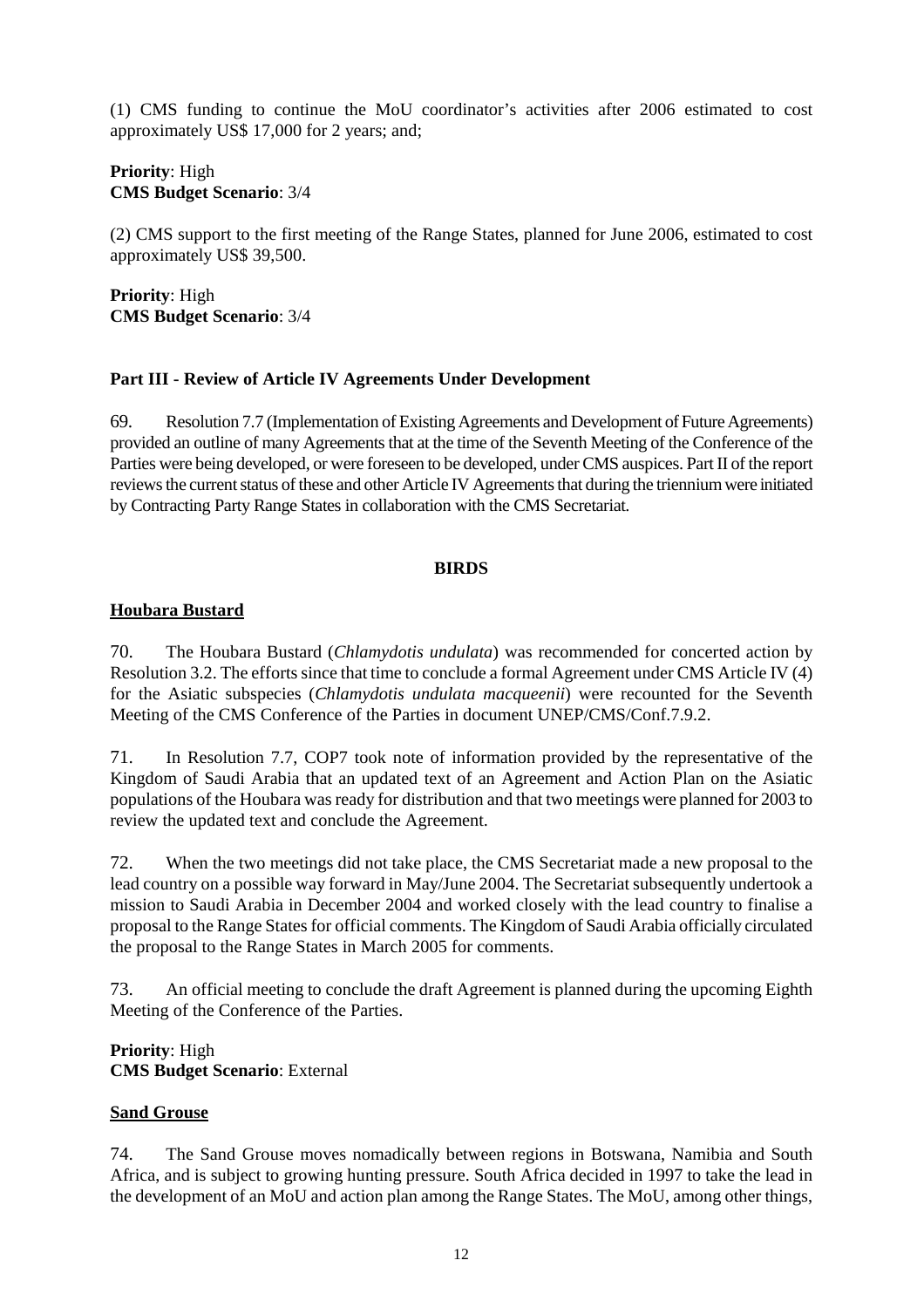would formalise co-operation to collect more scientific data on the bird's biology, the threats affecting it and the potential of using it in a sustainable manner.

75. The initiative was described to the Seventh Meeting of the Conference of the Meetings. In Resolution 7.7, the COP welcomed South Africa's initiative to continue to develop and conclude an MoU and encouraged the Range States to seek an early conclusion to their work.

76. In September 2005, the CMS Secretariat contacted the South African Ministry of Environment Affairs and Tourism to inquire as to whether the MoU project would be taken forward and when a successful completion of the instrument could be expected. South Africa's Focal Point to CMS indicated that not much progress has been made regarding the MoU's further development, noting that South Africa had been attempting to revive the MoU process for quite a while. South Africa has been in contact with its counterparts in Namibia and Botswana to get an indication from their respective governments as to whether they are still willing/interested in finalising the MoU. As of the date of this writing, South Africa has not received official notification from these governmental organisations.

### *Action requested:*

South Africa is invited to provide an update on its progress and future intentions with respect to the pending Memorandum of Understanding on the Sand Grouse. The Conference of the Parties is invited to consider whether this MoU is a priority for CMS support.

**Priority**: Medium **CMS Budget Scenario**: External

### **Central Asian Flyway**

77. The Central Asian Flyway (CAF) covers at least 182 migratory waterbird species, including 29 globally threatened and near-threatened species, that breed, migrate and spend the non-breeding (winter) period within the region. These waterbirds use a wide variety of habitats during their annual cycle. This continental flyway comprises large semi-arid habitats with a limited number of wetlands, particularly in the staging areas. Different groups of migratory waterbirds appear to overlap considerably in the usage of important sites. Many of the wetlands are situated in areas with dense human populations where they provide many goods and services to local communities, but humans are increasingly unsustainably exploiting them. Thus the management of these wetlands to secure the provision of these goods and services requires coordinated multi-sectoral planning and implementation to realise the needs of local people and biodiversity conservation.

78. The Fifth Meeting of the Conference of the Parties to the Convention on Migratory Species (Geneva, April 1997) through Resolution 5.4 called on Range States to take an active role in the development of a conservation initiative for migratory waterbirds in the Central Asian Flyway.

79. The Meeting to Conclude and Endorse the Proposed Central Asian Flyway Action Plan to Conserve Migratory Waterbirds and their Habitats took place in New Delhi, India, from 10-12 June 2005. The New Delhi Meeting was the second official meeting of the CAF Range States since they first met in Tashkent, Uzbekistan, in 2001, to discuss a draft action plan for the CAF and various legal and institutional options to support an action plan's implementation.

80. The New Delhi meeting was attended by nearly 100 participants including delegates from 23 of 30 Range States and a number of international and national level non-governmental organisations. CMS organised the meeting, in cooperation with Wetlands International, who also provided technical advice to the CMS Secretariat and in-kind support to the meeting. The Indian Ministry of Environment and Forests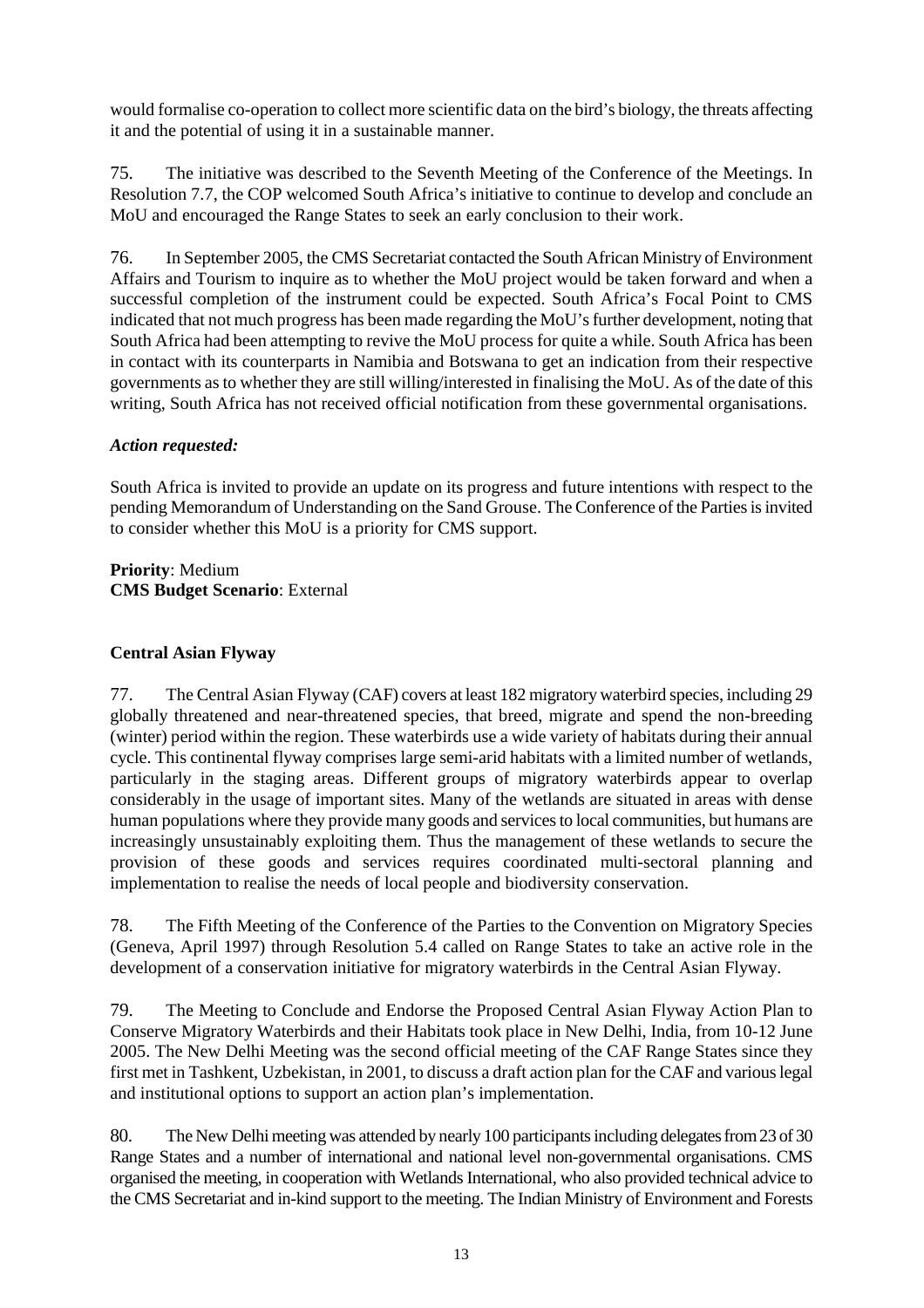hosted the event with organisational support from the Wildlife Institute of India. The Governments of India, the Netherlands and Switzerland, as well as CMS, AEWA, the Global Environment Facility, and the UNEP Regional Offices for West Asia, Asia and the Pacific, and Europe (Pan-European Biodiversity and Landscape Strategy) provided generous financial contributions.

81. The meeting had four primary objectives to: (1) provide Range State delegations with an overview of flyway conservation issues; (2) finalise and endorse the draft CAF Action Plan; (3) consider, prioritise and endorse selected implementation activities, and lay the basis for exploring and possibly establishing an interim coordination mechanism; and (4) develop a consensus on their preferred option for a legal and institutional framework for the CAF region. The outcomes of the meeting were summarised in the New Delhi Meeting Statement (UNEP/CMS/Inf.8.26).

82. The New Delhi meeting finalised the text of the draft Action Plan while agreeing that the Russian Federation should provide additional technical data for its annexes.

The CMS Secretariat reported the outcomes of the Delhi meeting to the AEWA Standing Committee and the AEWA Third Meeting of the Parties (MOP). It noted there were three outstanding issues in light of the conclusions of the meeting: (1) official adoption of the Action Plan; (2) gaining consensus on a legal and institutional option; and (3) interim coordination of the Action Plan.

83. The Secretariat anticipates that there are two options to address the first outstanding issue: How CMS can best obtain the official adoption of the Action Plan by the Range States? The first option would be another intergovernmental Range State meeting. The other possibility would be that the Range States could provide their consent to adopt the Action Plan by correspondence. The Secretariat would prefer option 2 if there is sufficient support, as there are no funds currently available for option 1.

84. With regard to the second outstanding issue, the New Delhi Statement indicated that there was a clear preference for the CAF Action Plan to be appended to a legally binding instrument and for this instrument to be AEWA. However the official government views of 18 of the 30 Range States were not available in New Delhi. These would be still needed to determine which legal and institutional option would be appropriate to support the Action Plan's implementation. The outstanding issue then is how best to attain the consensus needed to decide on appropriate legal and institutional option?

85. The Secretariat anticipates that another intergovernmental meeting to seek the views of the Range States and adopt an option may be necessary in the next triennium, but could be postponed until the Action Plan is under interim implementation. Among other things, such a meeting would give the Range States a chance to weigh the financial implications of the legal and institutional options. These had not been adequately investigated prior to and discussed at the Delhi meeting. For example, the difference in the costs between a separate Agreement and expanding the AEWA Agreement area would be significant. Such a meeting would not be likely before mid-2006 at the earliest and would require additional financial support from donor countries estimated to be approximately US\$ 100,000 (in line with the costs of the New Delhi meeting).

86. Because the process needed is likely to be lengthy, and interim coordination measures were endorsed by the New Delhi meeting, in consultation with the AEWA Secretariat, the CMS Secretariat has given high priority to establishing an interim coordination mechanism to address the third outstanding issue: interim coordination of the Action Plan. An interim coordination mechanism would:

- a. Provide a flyway level "presence" to promote awareness and support for the Action Plan amongst Range States, international agencies, partner organisations and funding agencies;
- b. Develop, source funding for and implement flyway level activities, and activities at national level requiring international cooperation, based on the agreed prioritised set of activities from the New Delhi meeting;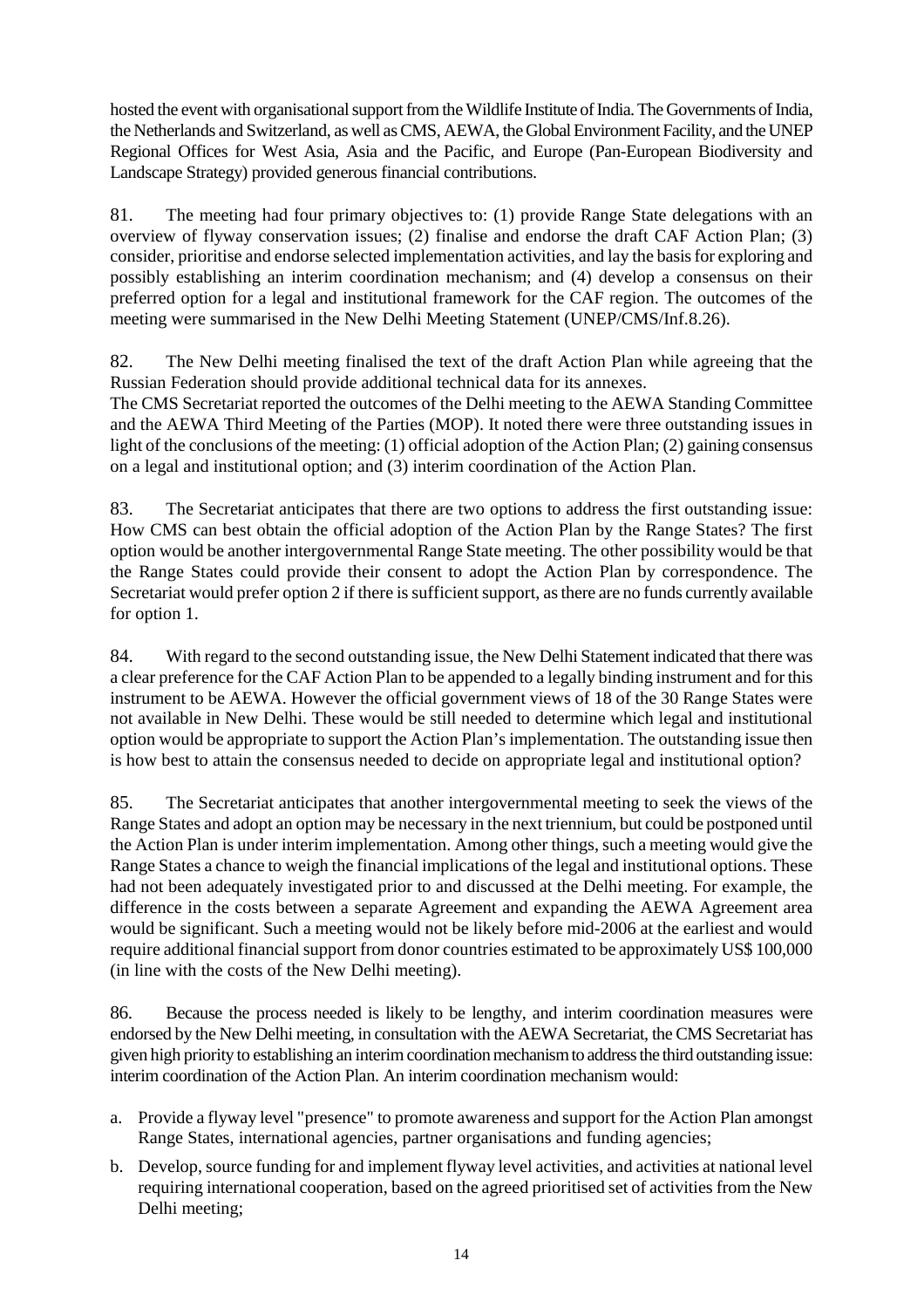- c. Catalyse information exchange between the Range States about issues of common concern;
- d. Develop and maintain a web portal and electronic discussion forum for the Central Asian Flyway initiative; and
- e. Provide technical and logistical support to plan and organise follow up meetings to conclude the Action Plan (if a correspondence procedure terms out to be inappropriate) and a reach a decision on the final legal and institutional option to support its implementation.

87. In his 21 July 2005 letter to Range States the Executive Secretary asked them to express their interest in hosting the interim coordination mechanism and to provide financial and/or in-kind resources to support it. The estimated cost for this over 2 years is approximately US\$ 100,000. No Range States have officially responded to this request as yet.

### *Action requested:*

The Conference of the Parties is invited to (a) take note of the outcomes of the New Delhi meeting; (b) urge the Range States to adopt the Action Plan by correspondence; (c) invite offers to host and finance a meeting in 2007 to achieve consensus on a legal and institutional option; and (d) appeal to all Range States, other interested States, AEWA, other intergovernmental organisations and interested international NGOs to consider supporting this initiative generously.

### **Priority:** Very High

**CMS Budget Scenario:** 3 (Interim Coordination); 4 (Meeting on legal/institutional framework)

## **Raptors**

88. During its  $12<sup>th</sup>$  meeting the Scientific Council heard a presentation by a representative from the United Kingdom on raptors. He emphasized the importance of raptors as symbols throughout history, as well as sentinels and ecological indicators, in view of their position at the top of the food chain. Populations of raptors were small in relation to those of other birds and they were very susceptible to threats.

89. A proposal by the United Kingdom was described which would evaluate CMS's possible future involvement with raptors. It would consist of a scoping study that would gather together all available information on the habitats, migratory habits and routes of raptors, mapping their flyways and identifying the status of the various species. This would also cover such issues as whether raptors should be defined as including vultures and owls. Finally, the scoping study would look at the advantages and disadvantages of the various means of action available, including the development of action plans, wider MoUs or a fully-fledged Agreement. The Scientific Council welcomed the proposal for the study.

90. The United Kingdom has submitted the study, whose geographical scope is limited to the African-Eurasian region, for the consideration of the Scientific Council and the Conference of the Parties. The full report is available as an information document UNEP/CMS/Inf.8.18, while an executive summary is available as a conference document UNEP/CMS/Conf.8.21.

### *Action requested:*

The Conference of the Parties is invited to take of the note of the study. A proposal for a draft recommendation on improving the conservation status of raptors and owls in the African Eurasian region has been circulated for consideration by the Conference of the Parties as UNEP/CMS/Rec.8.12/Rev.1. Operative paragraph 2 calls on Range States to consider whether a CMS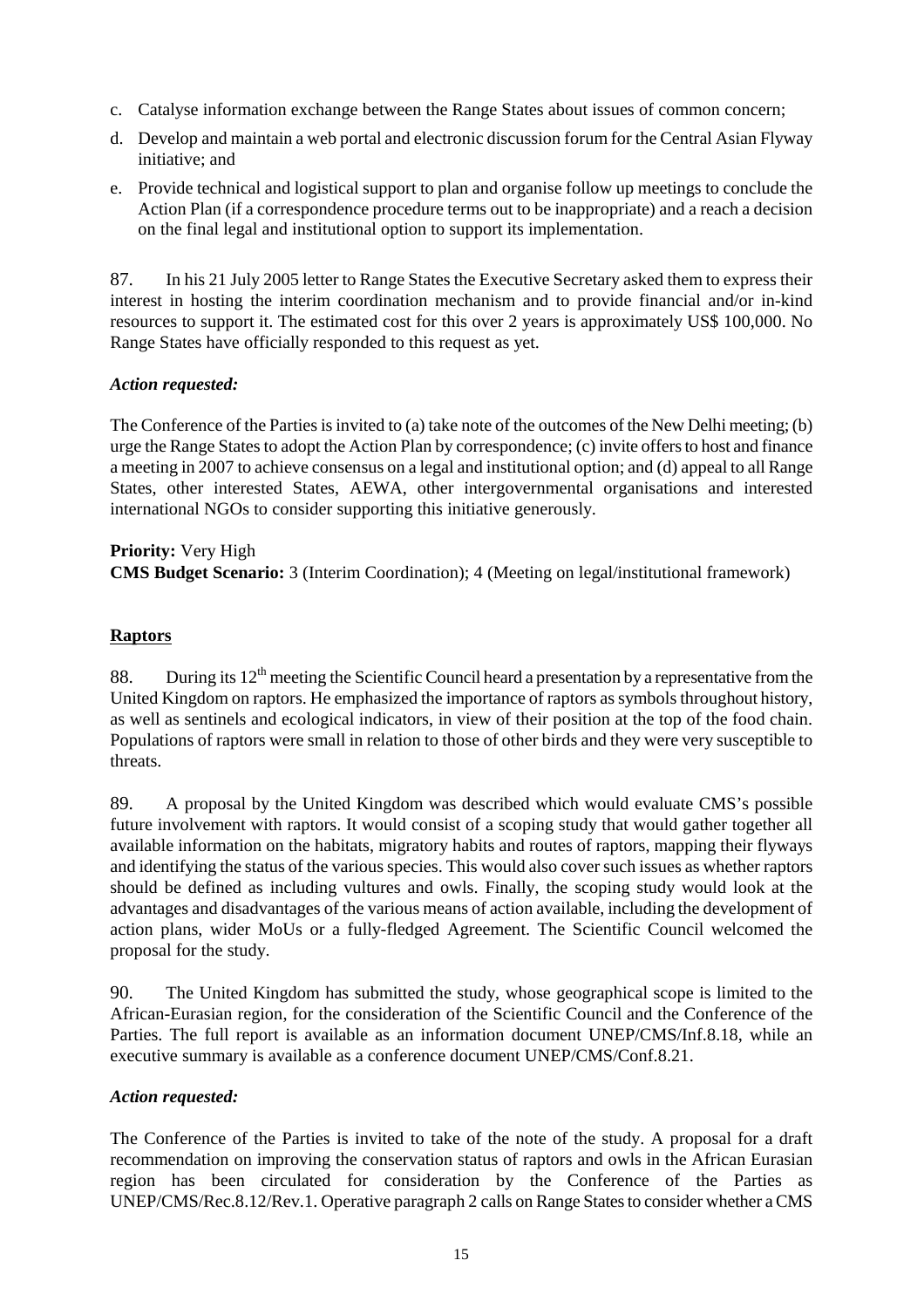instrument would help to attain the recommendation's conservation objectives. The COP is invited to consider the recommendation and provide appropriate guidance among other things on (a) the possible form of the Agreement and the possible financial implications for its negotiation and subsequent coordination. The CMS Secretariat estimates that a negotiation meeting for a raptors Agreement would cost approximately US\$ 179,500.

**Priority:** Medium **CMS Budget Scenario:** 4 (Secretariat preparatory work); External (negotiation meeting)

### **FISH**

### **Sturgeon**

91. CMS's historical involvement with sturgeons was recounted for the Seventh Meeting of the CMS Conference of the Parties (Bonn, 2002) in document UNEP/CMS/Conf.7.9.2. In Resolution 7.7 the CMS COP (1) called upon CMS Party Range States of Sturgeons listed in CMS Appendices to take the lead to develop an appropriate CMS instrument on sturgeons, (2) urged the resumption of cooperative activities among the lead country, IUCN, the CMS Secretariat and the CITES Secretariat, as appropriate; and (3) invited the CITES Conference of the Parties to encourage closer collaboration between the CMS and CITES Secretariats with respect to sturgeon conservation in view of the strategic priorities of these two complementary conventions.

92. The 13<sup>th</sup> Meeting of the CITES Conference of the Parties directed the CITES Standing Committee to ensure that CITES initiatives in respect of sturgeons complement, reinforce and, as far as possible, benefit from the regional collaboration already undertaken or envisaged in the framework of CMS. In 2005, the CMS and CITES Secretariats agreed, and the CITES Standing Committee endorsed, a list of joint activities pursuant to their 2002 Memorandum of Cooperation which among other things proposes close cooperation and coordination on action concerning priority species such as sturgeon.

### *Action requested:*

The CITES Secretariat and the lead country, Germany, will be invited to elaborate on the situation, report on any additional progress made up until the Conference of the Parties and to propose possible actions for additional progress.

**Priority**: Medium **CMS Budget Scenario**: External

### **Whale Shark**

93. Whale Shark (*Rhinocodon typus*) was listed in CMS Appendix II and for cooperative action in November 1999. The Tenth Meeting of the Scientific Council (Edinburgh, 2001) recommended the convening of a workshop on Whale Shark fisheries and international trade in whale shark products. At Eleventh Meeting of the Scientific Council (Bonn, 2002), the Philippines announced that it intended to seek a regional Memorandum of Understanding for the Whale Shark. It was also announced that India planned to host previously recommended workshop on Whale Shark fisheries and trade.

94. In mid-2003, the Philippines approached the Secretariat to determine the process to be followed to develop a Whale Shark MoU and advance the cooperative action. During this time it was confirmed that the Whale Shark workshop would not take place and, in consultation with the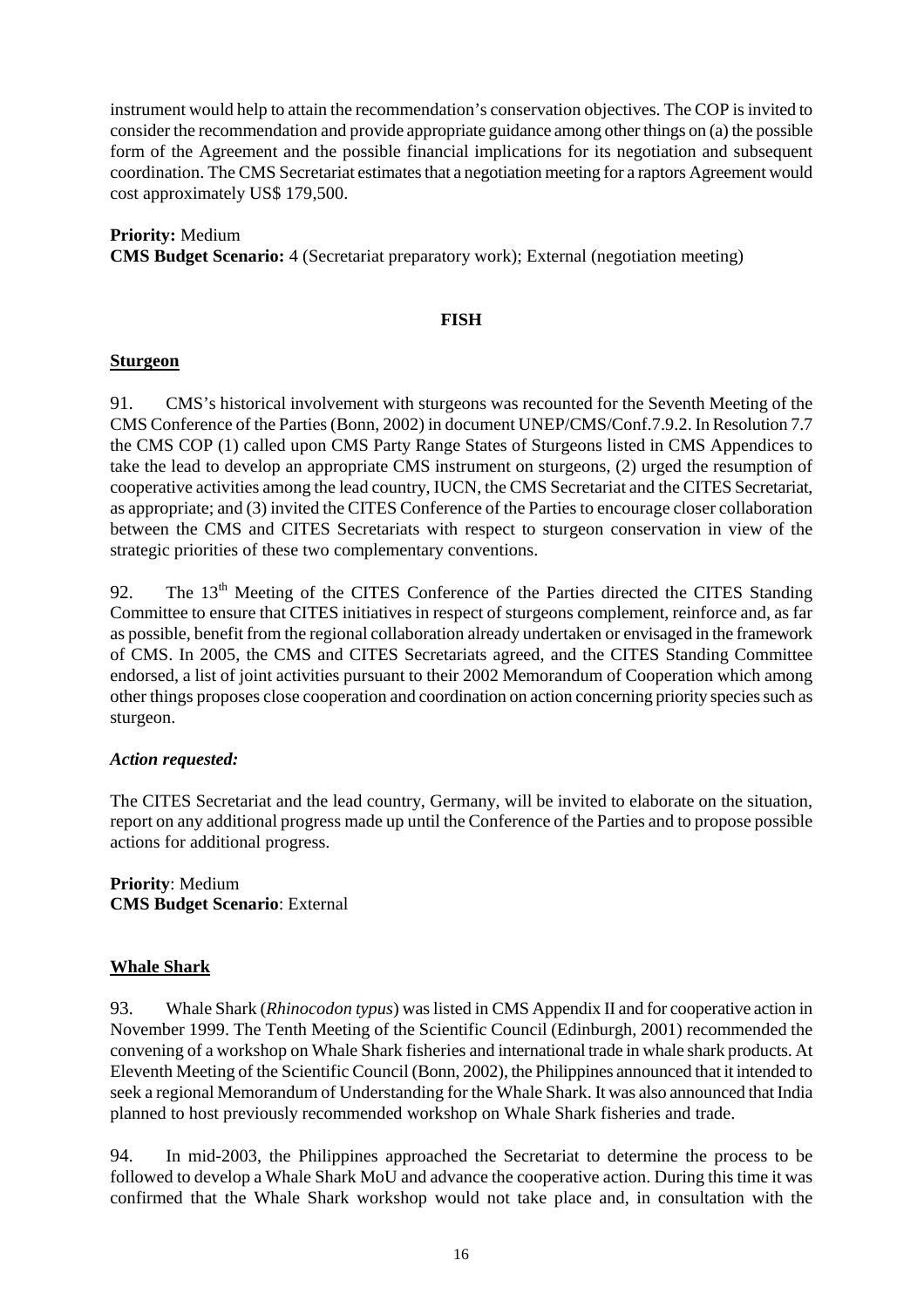Scientific Council Chairman, it was decided to redirect the financial resources available for the workshop to a possible future Range State meeting to develop an MoU and action plan.

95. In 2004 a small informal contact group, composed initially of the CMS Secretariat, the CMS Appointed Councillor for large fishes, the Philippines Scientific Councillor and Focal Point, the Chair of the IUCN Shark Specialist Group, a representative from both the Marine Conservation Society of Seychelles and from ECOCEAN discussed the elements of a possible MoU and action plan that could be circulated to Range States in the Indian Ocean and Southeast Asia regions. The group was expanded later in the year to include a governmental representative from Seychelles (an interested non-Party to CMS at the time) and the CMS focal point from Australia.

96. In late 2004, the CMS Secretariat and IUCN Shark Specialist Group co-hosted a dialogue session on Whale Shark at the IUCN World Conservation Congress in Bangkok to solicit comments on the desirability of an MoU and action plan. The conclusions of the meeting are summarised in document UNEP/CMS/Inf.8.24. Of these the most notable were that:

- Only limited baseline knowledge on Whale Shark exists, but enough information exists to promote conservation/fisheries measures;
- Stock assessment information does not exist, but observed individuals seem to be decreasing in size; and
- Management measures needed are either strict protection or fisheries management based on sound science. It was recognised that marine protected areas will be important and tourism needs to be managed or at least premised on a code conduct.

97. The CMS Executive Secretary noted that it would be important to determine the level of priority CMS should give to initiating a process to further develop international cooperation on the Whale Shark and suggested that a CMS instrument could be in the form of a partnership (e.g., A WSSD Type II Partnership) given the exceptionally large number of Range States and the implications for CMS resources.

98. In response to a question posed by the Executive Secretary, it was indicated that grouping Whale Sharks together with other species for international cooperative activities "makes sense" if it is with other sharks (e.g., Basking Shark (not on CMS Appendices at the time of the meeting) and Great White on CMS Appendix I and II).

99. In May 2005, the International Whale Shark Conference took place in Perth, Western Australia, with the objectives of (a) advancing local, regional and international efforts for the conservation of the Whale Sharks and (b) facilitating regional and international collaboration in research on Whale Sharks Sixty papers were presented. Among other things, participants agreed that there is a wide scientific consensus on the need for urgent regional and international conservation measures for the Whale Shark. The participants also *inter alia* called for more "local, regional and international effort, cooperation and collaboration in…whale shark research…and conservation." (see document UNEP/CMS/Inf.8.25).

## *Action requested:*

A proposal for a draft recommendation on migratory sharks (UNEP/CMS/Rec. 8.16) has been circulated for consideration by the Conference of the Parties. In the context of the development of the Agreement that is proposed in lieu of a stand alone MoU on Whale Shark, the Conference of the Parties is invited to consider and provide appropriate guidance among other things on (a) the possible form of the instrument; (b) its species coverage and geographical scope; (c) the potential for a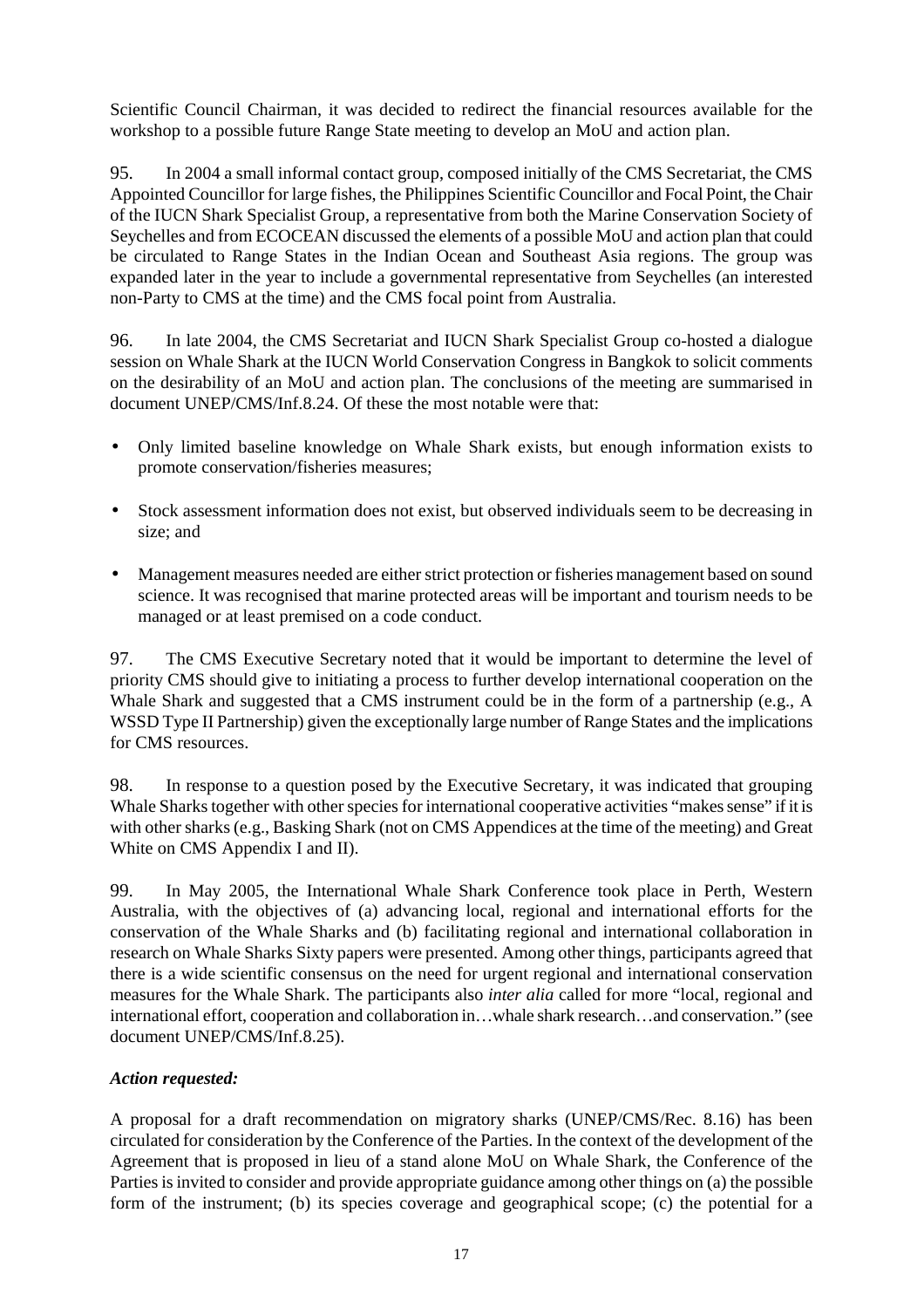(WSSD) partnership; and (d) the financial implications for its negotiation and subsequent coordination considering a negotiation meeting in the Indian Ocean and South-east Asia region is estimated to cost approximately US\$ 134,000.

### **Priority**: Medium **CMS Budget Scenario**: 4 (Negotiation meeting); 4 (coordination)

## **MARINE REPTILES**

### **Marine Turtles**

100. Six species of Marine Turtles are listed in CMS Appendix I. In 1991, the Conference of the Parties designated Marine Turtles collectively as "concerted action" species within the framework of Resolution 3.2. The Seventh Meeting of the Conference of the Parties endorsed the Secretariat's proposal to explore, by the most appropriate means, the possible development of an instrument for Marine Turtles in the Pacific Ocean, within the context of the CMS Strategic Plan and the existing CMS Indian Ocean-South-East Asian Marine Turtle MoU (Resolution 7.7).

101. In response to Resolution 7.7, the Second and Third Meeting of the IOSEA Signatory States examined the possible extension of the MoU's geographic scope. At the Second Meeting several delegations supported the United Kingdom's view that, for various reasons, it would be premature to extend the geographical scope of the MoU to encompass Pacific Ocean Island States at this stage; and that a paper should be elaborated first to look into the advantages and disadvantages of such a proposal. The Chairman concluded that the Meeting had reacted positively to this cautious approach. It was agreed that, subject to the availability of additional financial resources, the IOSEA Secretariat should develop an exploratory paper that would examine the possible advantages and disadvantages of, and support for, extending the geographic scope of the MoU to the Pacific for consideration by Signatory States.

102. The Third Meeting of the IOSEA Signatory States examined a paper by the IOSEA Secretariat that outlined two options for developing an institutional framework similar to the IOSEA MoU in the Pacific, either by extending the range of the IOSEA MoU and effectively creating another sub-region with co-ordination provided through SPREP, or developing a new Pacific regional agreement. Certain Signatories maintained the view that the IOSEA MoU should continue to focus its efforts on increasing the participation of non-Signatory States in the region, before moving further a field. After discussion, it was agreed that the IOSEA Secretariat, Australia and SPREP would collaborate on a further elaboration of exploratory options paper, with a view to presenting it at a Pacific Regional Environment Programme meeting in September 2005. Because of resources limitations the paper it was not possible to produce the paper in time for the SPREP 16<sup>th</sup> Meeting.

103. In the South Pacific marine turtle conservation measures were initiated in the 1990s within the framework of the Pacific Regional Environment Programme (formerly the South Pacific Regional Environmental Programme) (SPREP). In 2003, the SPREP constituents adopted the SPREP Regional Marine Species Programme Framework (2003-2007) and with this the SPREP Turtles Action Plan for the same period.

104. The CMS Secretariat had been approached to participate in exploratory discussions to examine various options for enhancing international cooperation in the Pacific Islands region in the 1990s. Since then SPREP has hosted three workshops on CMS and the region over the last three years (2003 (Apia), 2004 (Apia) and 2005 (Nadi)). While these focused primarily on developing a cetaceans MoU, the 2004 and 2005 meetings also provided the possibility for break out groups to discuss other migratory species of interest to the region, including marine turtles.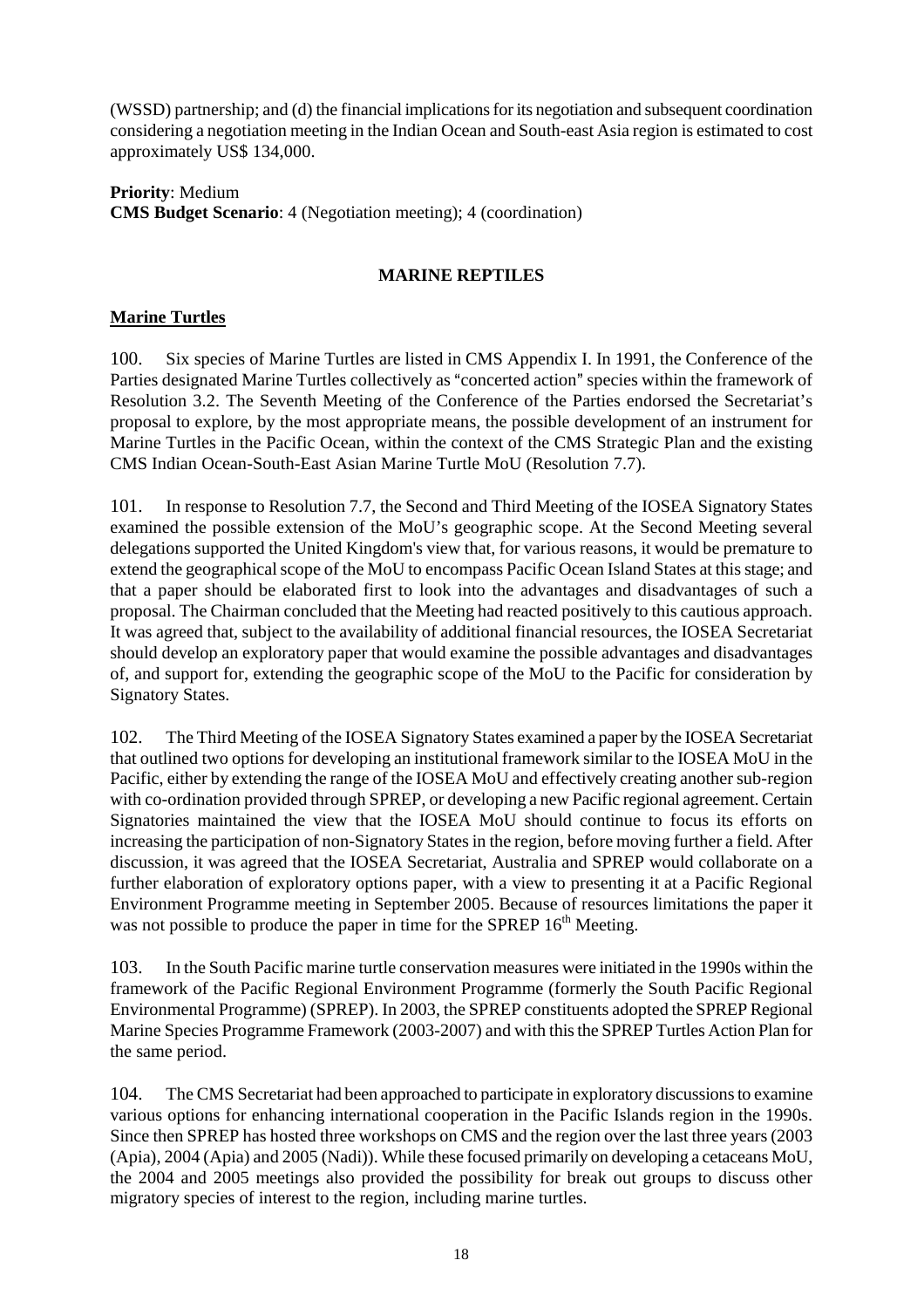105. At the Apia 2004 meeting, participants noted that the existing IOSEA process to examine options for expanding the scope of the IOSEA MoU Agreement area may have implications for closer cooperation with the MoU region, but recommended that future discussions on a CMS instrument for marine turtles should draw on the existing SPREP Marine Turtles Action Plan. Participants at the Nadi 2005 meeting supported the development of a regional instrument to conserve marine turtles in the Pacific Islands region.

106. During the 16th SPREP Meeting in 2005, the CMS Executive Secretary confirmed that the SPREP Secretariat and SPREP constituents generally favour a stand alone MoU on turtles for the Pacific Islands region. In his message to delegates the Executive Secretary indicated CMS's willingness to pursue this option as part of a Memorandum of Cooperation with SPREP.

### *Action requested:*

A proposal for a draft recommendation on marine turtles (UNEP/CMS/Rec. 8.17) has been circulated for consideration by the Conference of the Parties. Operative paragraph 3 proposes the negotiation of an Agreement on marine turtles under the auspices of CMS. The Conference of the Parties is invited to consider the proposal and to provide appropriate guidance on, among other things, the financial implications for concluding the Agreement and its subsequent coordination, taking into consideration a Range State meeting is estimated to cost approximately US\$ 84,0000.

**Priority**: High **CMS Budget Scenario**: 4 (MoU negotiation meeting); External (Coordination)

### **MARINE MAMMALS**

### **Small Cetaceans and Sirenians in West and Central Africa**

107. CMS has been actively engaged in small cetacean conservation efforts in the West African region since 1998. A series of projects aiming to promote the study and conservation of small cetaceans in West African countries (mainly Senegal, Gambia, Ghana, Togo) – the West African Cetacean Research and Conservation Projects (WAFCET) - has been undertaken with financial support from CMS. The WAFCET III project was completed in 2004.

108. Following up on the recommendations of a CMS supported workshop on the conservation of small cetaceans in West Africa, held in Conakry (Guinea) in 2000, a first outline of an action plan was developed. Its geographic scope would include 25 Range States.

109. CMS COP Recommendation 7.3 encouraged regional coordination in Central and West Africa for small cetaceans and sirenians, including the consideration of a Memorandum of Understanding. The Conference of the Parties recommended that the countries of the region designate as soon as possible a coordinator to support the MoU's preparatory phase. Multilateral and bilateral technical and funding partners were asked to facilitate the implementation of the recommendation.

110. The development of a Status Report and a Conservation Strategy for the African Manatee throughout its range in Central and West Africa has been agreed among CMS, the UNEP Regional Seas Programme, the Abidjan Convention Secretariat and WWF, with additional financial support from Wetlands International and the Government of Monaco. At the time of this writing the terms of reference for the initiative have been agreed. WWF has also agreed to develop an action plan to conserve small cetaceans in the area covered by its programme for the West Africa Marine Eco-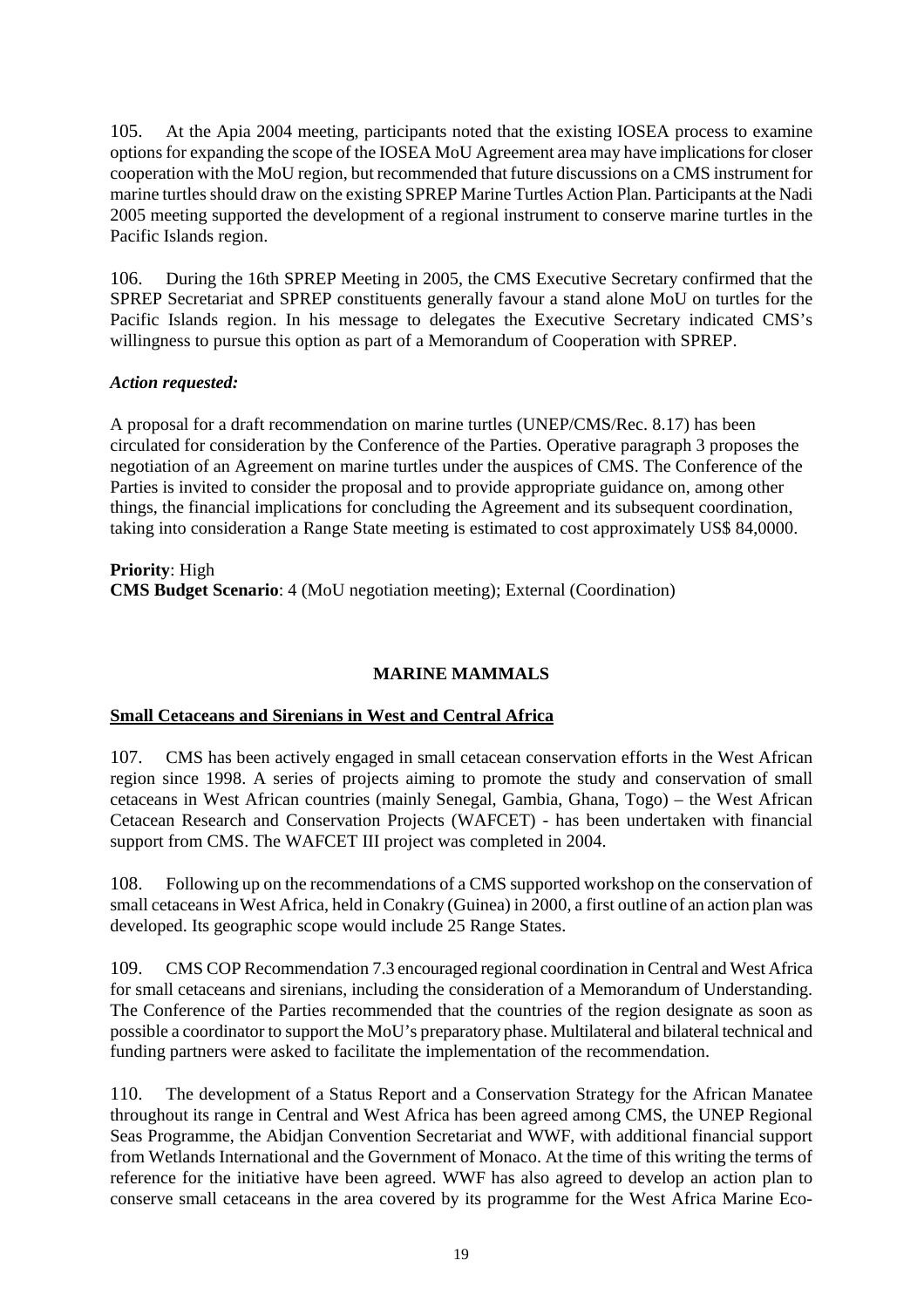Region (WAMER). Other potential partners are being approached by the CMS Secretariat to extend the initiative to other West African riparian countries.

111. In parallel with the development of these instruments, the interest of the concerned countries to develop a Memorandum of Understanding under CMS auspices will be explored.

### *Action requested:*

The Conference of the Parties is invited to consider endorsing the Convention's continued support to the initiatives currently being undertaken in the region, taking into consideration the respective financial implications of developing an MoU and coordinating its subsequent implementation estimated for cost approximately US\$ 10,000 per year for 2 years. It may wish to invite Parties, interested States and organisations to support and/or to join current efforts, notably with a view to extending the initiative on small cetacean to other West African riparian Range States.

**Priority**: High **CMS Budget Scenario**: 3/4 (MoU negotiation meeting); 4 (Coordination)

### **Small Cetaceans and Dugongs in Southeast Asia**

112. Recommendation 7.4 encouraged Parties and Range States in South-Southeast Asia to consider the establishment of an appropriate instrument of cooperation for the conservation of the region's small cetaceans and dugongs. It also recommended that countries in the region designate a lead country as coordinator for the preparatory phase of the instrument.

113. CMS has been actively engaged in the region since the First Conference on Biology and Conservation of Small Cetaceans of Southeast Asia (Dumaguete, Philippines) was held in 1995, and has supported several training workshops and census surveys on small cetaceans in the region. In the last triennium since COP7 a survey and training initiative in the Timor and Arafura Seas was undertaken by WWF, with main support from CMS and Environment Australia.

114. Just before COP7, the Second Conference on the Biology and Conservation of Small Cetaceans and Dugongs of South-East Asia was convened in Dumaguete, Philippines in July 2002. The Conference proceedings were recently published as CMS Technical Series No. 9 and circulated to Range States and other stakeholders. Included was a draft regional action plan to address by-catch of small cetaceans and Dugongs in fisheries of South-East Asia and a draft regional agreement on small cetaceans and Dugongs of Southeast Asia.

115. In August 2005, the First Meeting on Dugong Conservation in the Indian Ocean and South-East Asian Region was held in Bangkok, Thailand in response to Recommendation 7.5 (Range State Agreement for Dugong (*Dugong dugong*) Conservation).

### *Action requested:*

The Conference of the Parties may wish to invite Range States to express their continued interest in developing a CMS instrument to conserve small cetaceans and Dugongs in South-East Asia, taking into consideration the need to still identify a lead country, as well as the financial implications to develop the instrument, estimated to cost approximately US\$ 47,000 and the need to ensure its subsequent coordination, estimated to cost approximately US\$ 10,000 for one year. It may also wish to clarify the taxonomic coverage of the initiative, notably on the desirability of excluding Dugongs, in view of the on-going initiative to develop a range-wide Memorandum of Understanding pursuant to Recommendation 7.5.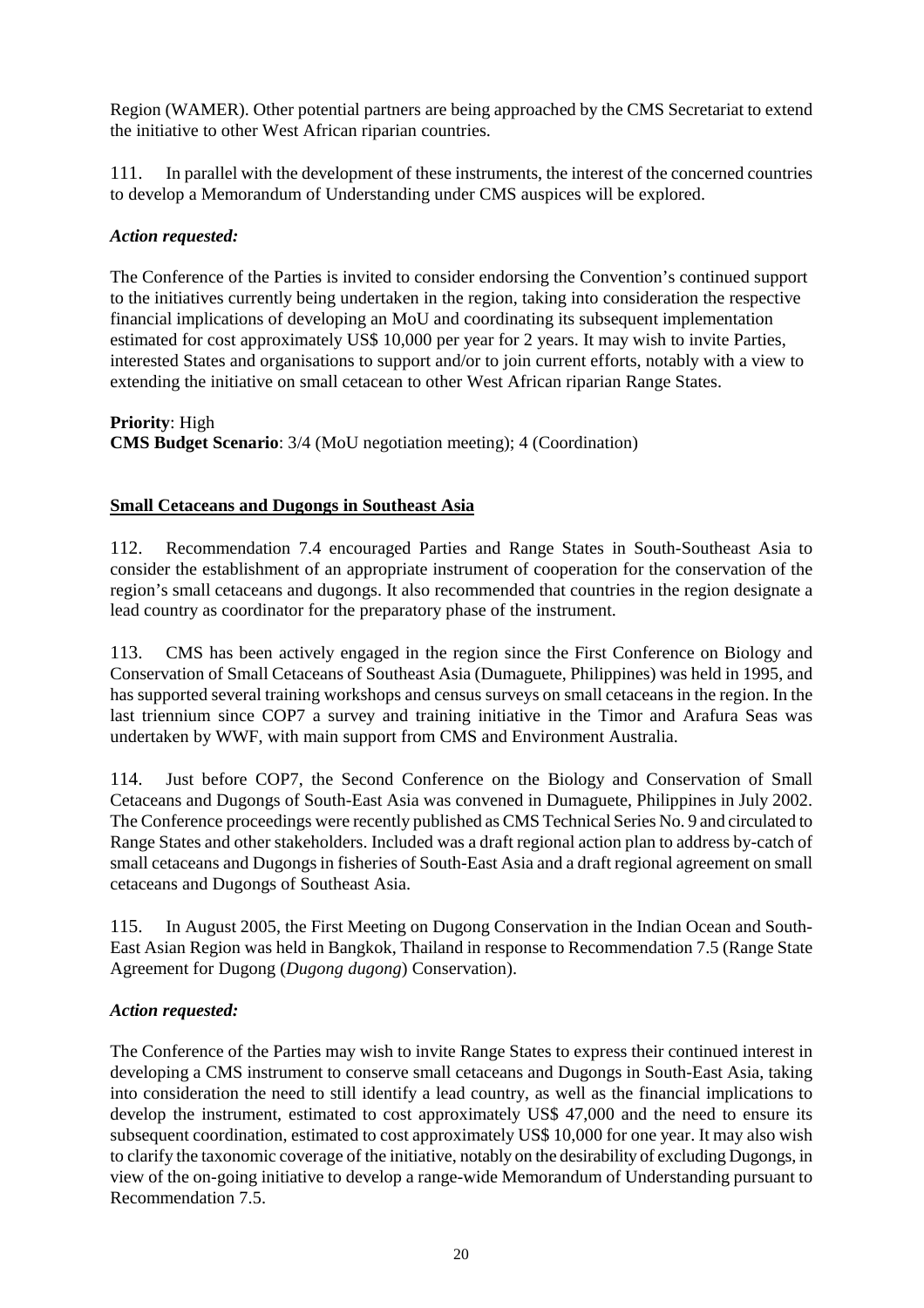**Priority**: High **CMS Budget Scenario**: 3/4 (MoU negotiation meeting); 4 (Coordination)

### **Cetaceans in the Pacific Island Region**

116. Following the inclusion by CMS COP7 of several whales species in CMS appendices, and the designation of a number of whale species for concerted action, an initiative aimed at exploring the possibility of developing a CMS instrument for whales in the South Pacific was initiated under the leadership of the Governments of Australia and New Zealand. The Pacific Regional Environment Programme (SPREP) hosted a workshop, in Apia, Samoa, from 3-4 March 2003 on regional marine mammal conservation under CMS.

117. A second workshop financially supported by Australia, New Zealand and the Ford Foundation took place in Apia 17-19 April 2004. At the request of the regional representative from Oceania, the 26<sup>th</sup> Meeting of the CMS Standing Committee (Bonn, July 2003) approved an extra-budgetary allocation for CMS to also financially support the Apia meeting. Thirteen Pacific countries and territories were represented. The major output of the workshop was a consensus amongst participants that it was desirable to progress towards an MoU developed under CMS auspices.

118. In addition, because it predated the process to develop a cetaceans MoU, and was already being implemented across the SPREP region, the workshop also proposed to append to any future MoU the existing SPREP Whale and Dolphin Action Plan (2003-2007) adopted by SPREP constituents in 2003. The WDAP expires in 2007. As part of its regular procedures SPREP would initiate a process in 2006 to revise it and the revised WDAP would become the new Action Plan to any MoU.

119. Samoa was invited by the second workshop to convene an open ended drafting group to develop a draft MoU for further consideration. A draft MoU was produced and subsequently revised in consultation with the CMS Secretariat. It provided the basis for the drafting group to formally meet in Nadi, Fiji, 5-7 July 2005.

120. At this meeting members of the drafting group, representing 12 countries, produced a proposal for consideration by Range States and Territories of the Pacific Islands region. The Nadi meeting was organized by SPREP and CMS with financial and in-kind support from Australia, New Zealand, CMS, SPREP, the Whale and Dolphin Conservation Society and International Fund for Animal Welfare. The meeting was convened by Samoa.

121. The proposal was circulated to the Range States for official comments in mid-September 2005 prior to the 16<sup>th</sup> SPREP General Meeting. CMS co-hosted with SPREP and Samoa a side event to provide background information on the MoU and the process to develop it. The MoU was subsequently discussed in the plenary of the SPREP meeting where it was strongly supported.

122. The comment period will end on 30 October 2005. If there is consensus or near consensus on the MoU's text, CMS and SPREP will consider organising a signing ceremony in Nairobi at the CMS Conference of the Parties.

123. It is envisioned that SPREP will provide coordination functions for the MoU with its recent appointment of a new Marine Species Officer in the SPREP Secretariat a portion of whose time can be dedicated to the MoU.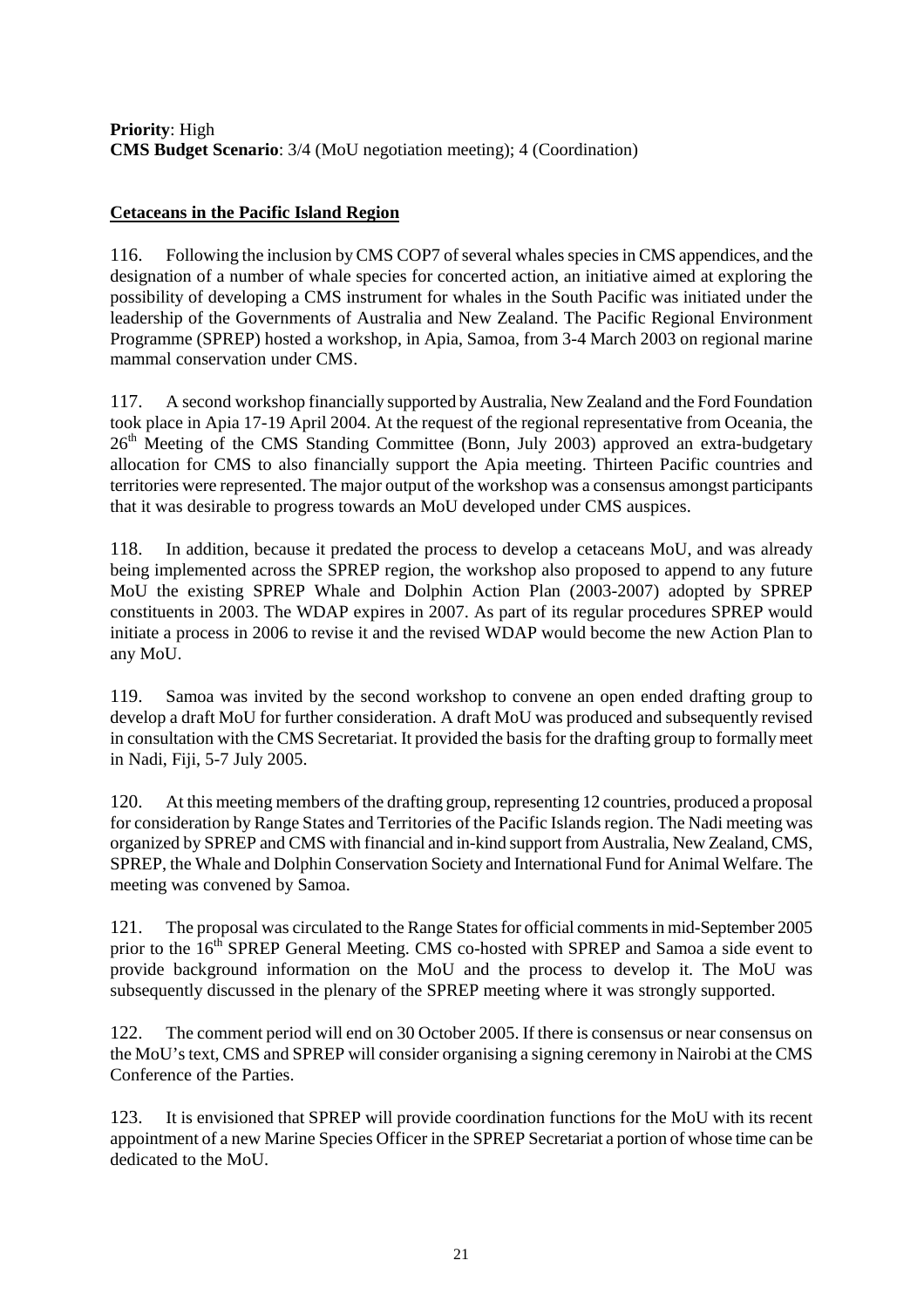### *Action requested:*

A proposal for a draft recommendation in support of the new Pacific Cetaceans Memorandum of Understanding (UNEP/CMS/Rec.8.19) has been circulated for consideration by the Conference of the Parties. The Conference of the Parties is invited to consider the proposal and, in addition, provide appropriate guidance among other things on the financial implications of the process to revise the SPREP Whale and Dolphin Action Plan, estimated to cost approximately US\$ 84,000.

**Priority**: Very High **CMS Budget Scenario**: 3 (Meeting to revise WDAP); Coordination (External)

### **Dugong**

124. The First Meeting on Dugong Conservation in the Indian Ocean and South-East Asian Region was held in Bangkok, Thailand, from 23-25 August 2005 in response to Recommendation 7.5 (Range State Agreement for Dugong (*Dugong dugon*) Conservation) whereby the Seventh Meeting of the CMS Conference of the Parties recommended that all Range States of Dugong cooperate amongst themselves, as appropriate, and participate actively to develop and conclude a Memorandum of Understanding and an action plan for the conservation and management of Dugong throughout the species' range. The Meeting was held under CMS auspices and was generously co-hosted and financed by the Governments of Thailand and Australia. It was attended by participants from about 20 Range States, and drew heavily on the experience gained to date under the IOSEA Marine Turtle MoU.

125. Dugong was identified by COP7 as a cooperative action species. The meeting acknowledged that Dugong are known to move between jurisdictions and that any action to conserve and manage their populations would require cooperation at a regional scale. The meeting recognized that regional frameworks provide an opportunity to cooperate to conserve the Dugong, to share information, and to secure financial and technical resources.

126. Participants identified and discussed the key objectives and elements for a regional Dugong conservation framework. The meeting concluded that a legally non-binding MoU offered the most suitable approach to promote regional cooperation, and agreed on the appropriate structure and format for a draft MoU.

127. The meeting also sought to clarify the MoU's potential geographic scope, noting the importance of involving countries throughout the range of the species, as well as other countries that were relevant. Though no definitive conclusion was reached, justification was given for extending the coverage eastward to include relevant Pacific island States, whilst taking account of other initiatives being undertaken through SPREP.

128. Through a number of working groups, the meeting developed a paper that provided constructive guidance to future negotiators on the nature and scope of potential conservation and management actions for dugong.

129. It was agreed that a follow-up meeting would be organised somewhere in the region in early 2006 to build on the progress achieved in Bangkok and, if possible, to conclude the MoU and its conservation management plan.

### *Action requested:*

A proposal for a draft recommendation on regional cooperation for Dugong conservation (UNEP/CMS/Rec. 8.15) has been circulated for consideration by the Conference of the Parties. In the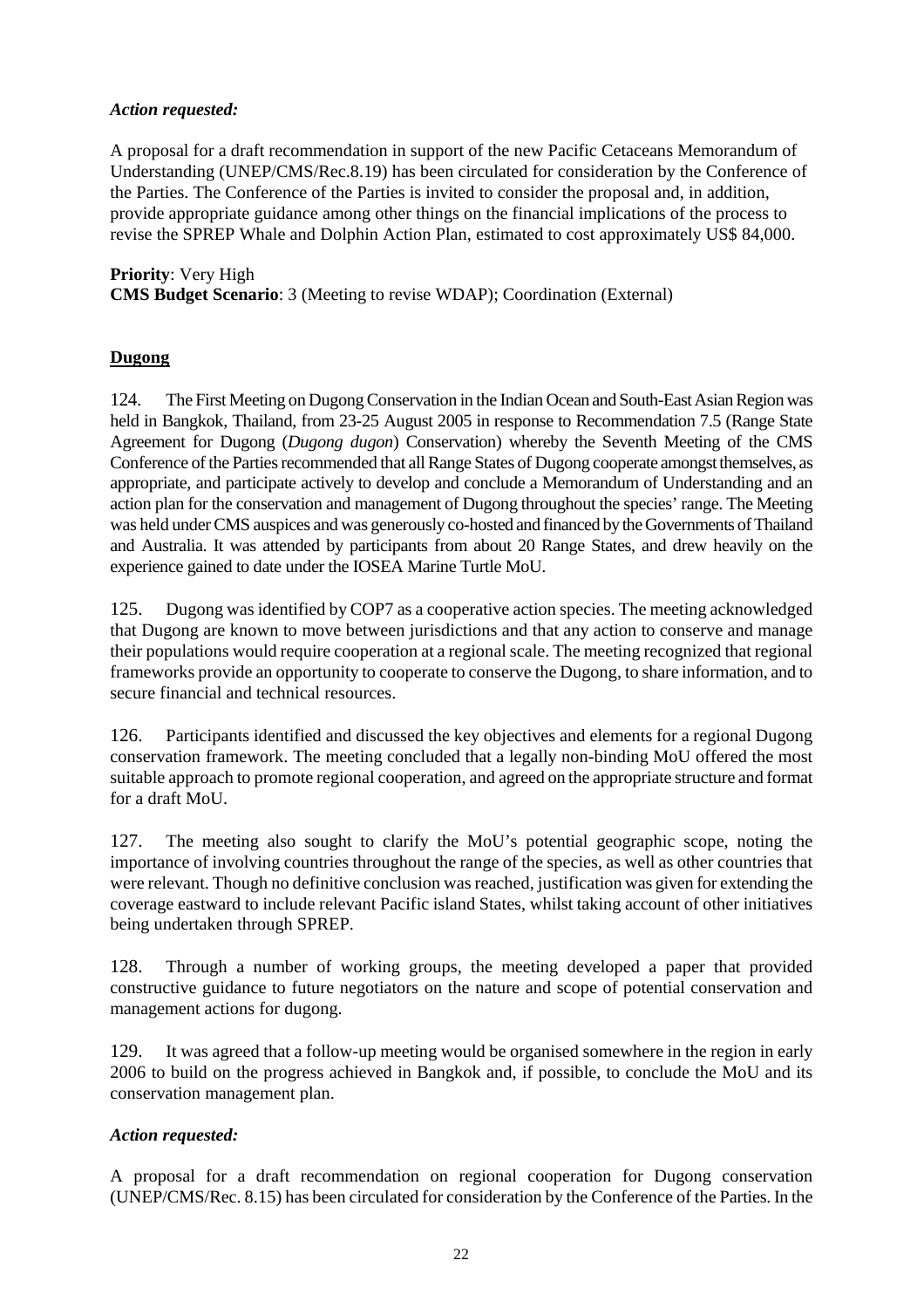context of the Memorandum of Understanding proposed in operative paragraph 1, the Conference of the Parties is invited to consider and provide appropriate guidance among other things on (a) the relationship of the MoU to the CMS instrument on small cetaceans and Dugongs in South-east Asia called for in Resolution 7.7 and Recommendation 7.4 and described in paragraphs 112-115 above; (b) the financial implications for its conclusion, estimated to cost approximately US\$ 112,000, and subsequent coordination.

### **Priority**: High

**CMS Budget Scenario**: 3 (MoU negotiation Meeting); 4 (Range State Meeting); External (Coordination)

### **Monk Seal**

130. The Mediterranean Monk Seal *(Monachus monachus)*, considered by IUCN as "critically endangered", is one of the rarest and most threatened species in the world. It is listed on CMS Appendices I and II, and was recommended for concerted action by the Fourth Meeting of the CMS Conference of the Parties (Nairobi, 1994). Approximately 500 individuals may exist in the Mediterranean region and along the Eastern Atlantic coast.

131. The Monk Seal populations in the Mediterranean area have been the focus of scientific and conservation efforts since 1986. The Action Plan for the Management of the Mediterranean Monk Seal, an international strategy developed and implemented within the framework of the Barcelona Convention, has been the key instrument through which national and international level activities have been organised. The 13<sup>th</sup> Meeting of Contracting Parties to the Barcelona Convention (November 2003) undertook a comprehensive review of the Monk Seal Action Plan and made a number of recommendations.

132. International cooperative efforts aimed at coordinating scientific and conservation activities for the Eastern Atlantic populations are more recent having been initiated in the 1990s. Conservation. The Eastern Atlantic populations total about 200 individuals and are found in in two main colonies: Desertas Islands, Madeira, Portugal and Cabo Blanco peninsula, Morocco-Mauritania

133. As a contribution to the CMS concerted action, Mauritania, Morocco, Portugal and Spain concluded in 2005 the Action Plan for the Recovery of the Mediterranean Monk Seal in the Eastern Atlantic (CMS/ScC.13/Inf.3). The Plan reflects international concern about the critical status of the Monk Seal and the responsibility of the four countries in the distribution range of the Atlantic populations to promote and undertake concerted and effective actions to reverse the decline, recover the species and ensure its favourable conservation status.

134. An expert working group from the four Range States met twice to elaborate and then adopt the Action Plan (Las Palmas, Spain (2000) and Dakhla, Morocco (2004)). The Action Plan's implementation is being coordinated by a special unit for Monk Seal and small cetacean species in Nouadhibou, Mauritania, close to the most important colony of the *Cabo Blanco* peninsula*.*

135. Spain took a leading role in the development of the Action Plan and is also interested in working with the other Eastern Atlantic Range States to conclude a Memorandum of Understanding for the Eastern Atlantic populations.

### *Action requested:*

The Conference of the Parties is invited to endorse the Action Plan. The lead country, Spain, will be invited to provide an update on progress made to date in developing an MoU.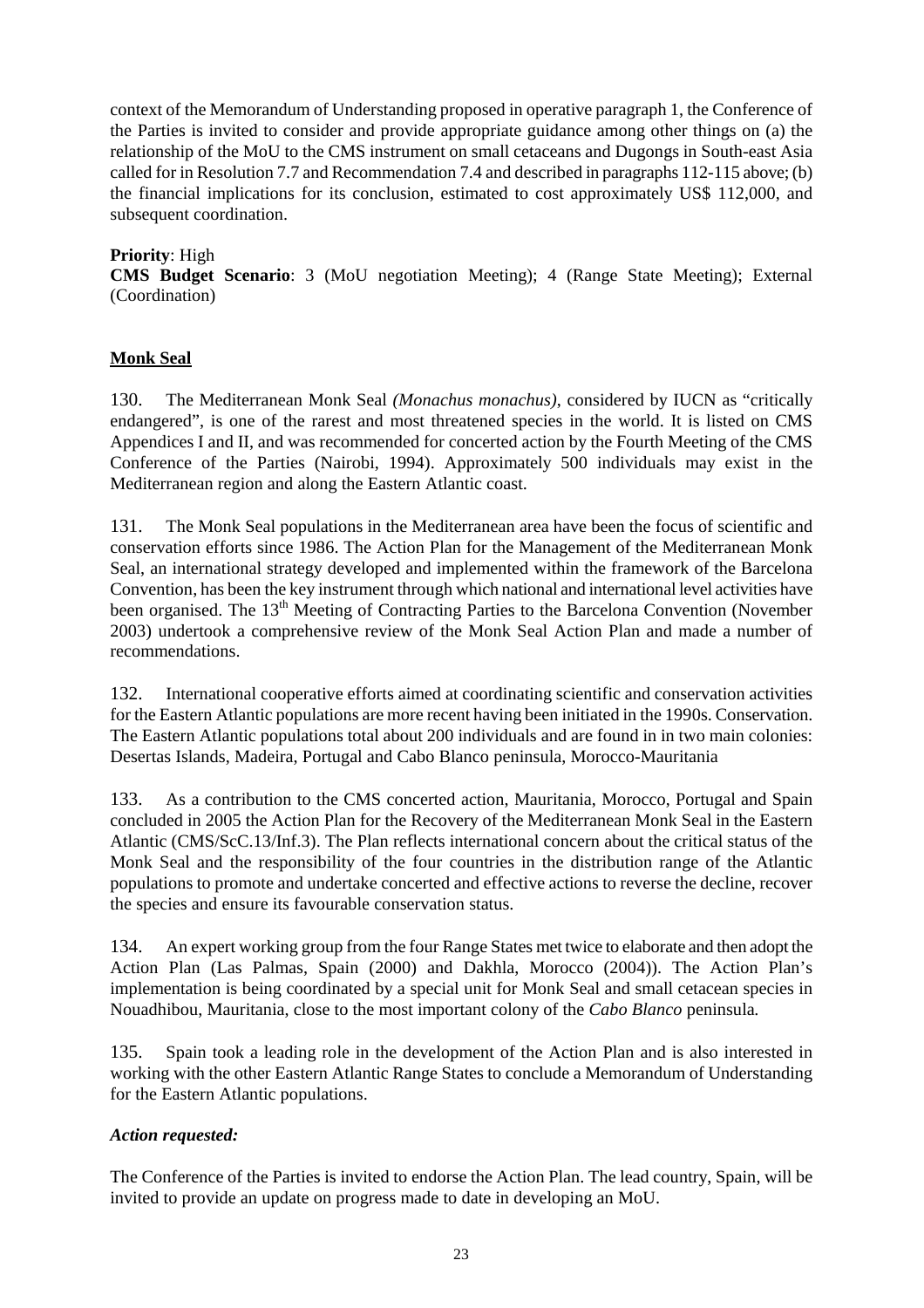**Priority**: Medium **CMS Budget Scenario**: 4/External

### **TERRESTRIAL MAMMALS**

#### **Sahelo-Saharan Antelopes**

136. Six species of Sahelo-Saharan antelopes are listed in CMS Appendix I and are the subject of a concerted action guided by the Scientific Council. The Range States affected by extinction or population losses are Senegal, Mauritania, Morocco, Algeria, Tunisia, Mali, Niger, Chad, Sudan, Burkina Faso, Nigeria, Egypt, Libya and Ethiopia.

137. Pursuant to the Djerba Declaration of February 1998, the Range States adopted an action plan developed under CMS auspices that will contribute to the concerted action. The Range States subsequently updated the Action Plan at a workshop hosted by Morocco (Agadir, 2003).

138. During the Agadir meeting, a bilateral agreement was signed between CMS and the Agence Française de Développement (AFD) approving the CMS/Fonds Français pour l'Environnement Mondial (FFEM) Project. The project is now underway with the first phase involving implementing elements of the Action Plan using Tunisia, Niger and Mali as pilot countries for four years. Training and monitoring activities would involve four additional Range States, namely Chad, Mauritania, Morocco and Senegal. Recent work has focused on developing an institutional framework and funding national strategic projects in Tunisia, Niger and preparing a project for Chad. More details on the project are given in document UNEP/CMS/Conf.8.24.

139. In Resolution 7.7, the Seventh Meeting of the Conference of the Parties supported the Secretariat's plan to develop an Agreement in close contact with the Sahelo-Saharan Working Group as requested by the Djerba Workshop. Furthermore, the Agadir Declaration urged Range States to develop and conclude an Agreement or Memorandum of Understanding under CMS auspices to provide a framework for the species' long-term conservation and management. The Declaration also noted that Range State representatives attending the Agadir meeting had proposed forming a working group to assist the CMS Secretariat in preparing a first draft of a Memorandum of Understanding.

140. To further consolidate the Action Plan's implementation, establish an appropriate tool of coordination and support the concerted action a WSSD Type II partnership will be launched during COP8. The partnership would promote the proposed Memorandum of Understanding between the Range States.

### *Action requested:*

The Conference of the Parties is invited to (1) take note of the progress made to date to implement the Action Plan, in particular the initiation of the CMS/FFEM Sahelo-Sahara Antelopes project; (2) endorse the creation of a WSSD partnership and invite the Secretariat, the Sahelo-Saharan Working Group, Range States, other interested States and organisations to consider joining it; and (3) urge Range States to conclude a Memorandum of Understanding to support the existing Action Plan's implementation keeping in mind the financial implications for its conclusion at a future meeting of the Range States to review the Action Plan,estimated to cost approximately US\$ 54,500.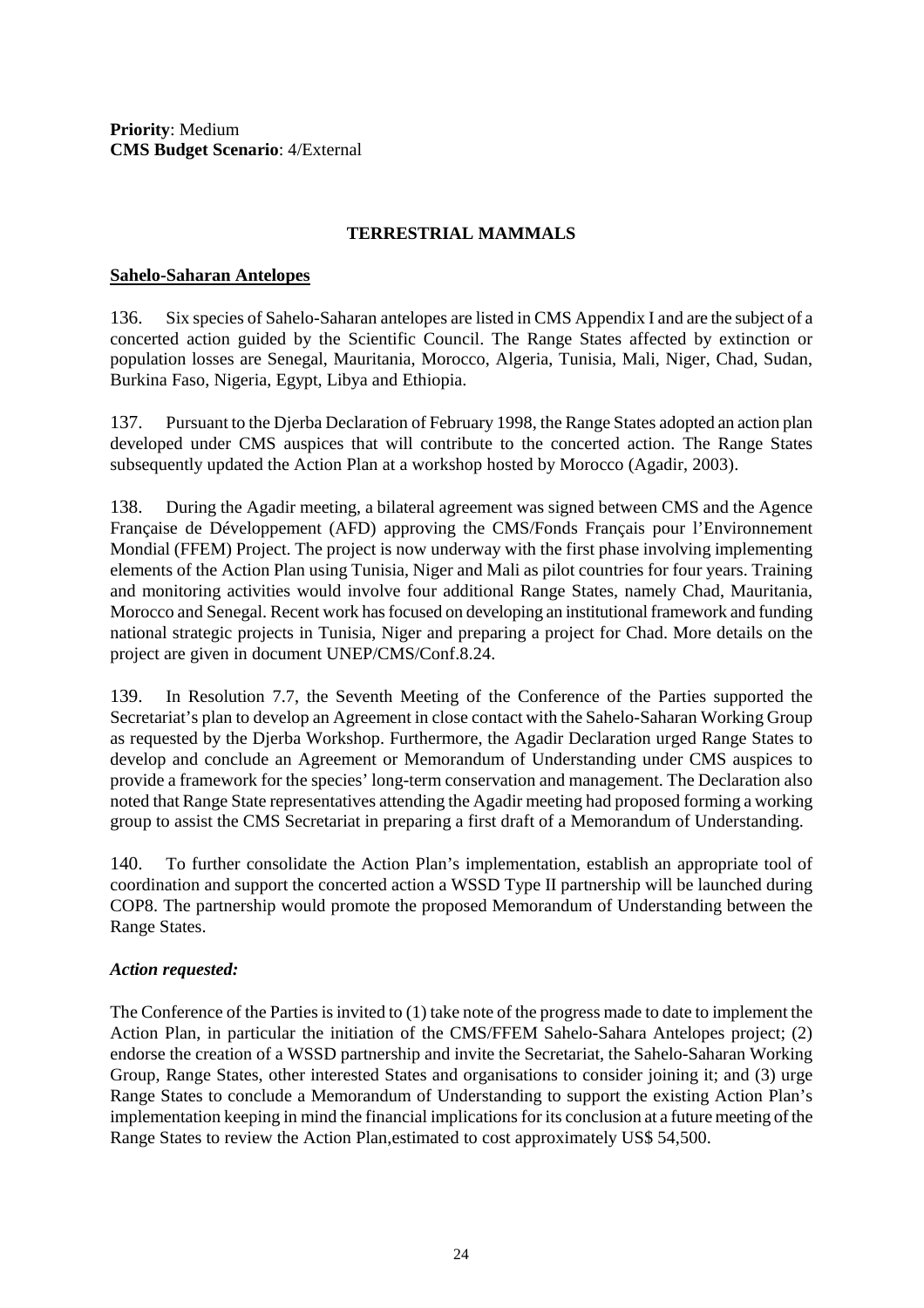**Priority**: High **CMS Budget Scenario**: External (MoU Negotiation Meeting during Action Plan Range State Meeting)

### **Saiga Antelope**

141. The historical range of *Saiga tatarica tatarica* included the vast plains of the Central Asian and Pre-Caspian region. The numbers and the range of these animals have declined considerably in recent decades resulting in the subspecies' unfavourable conservation status. Poaching and illegal trade in horns and other products, uncontrolled hunting, destruction of habitats, construction of irrigation channels and transportation routes have been responsible for the sharp decline in its numbers. Some of these threats derive from the poverty of the local population and land use mismanagement.

142. *Saiga tatarica* is included in Appendix II of the Convention on International Trade in Endangered Species of Wild Fauna and Flora (CITES). As part of the Review in Significant Trade process, the  $45<sup>th</sup>$  Meeting of the CITES Standing Committees (2001) recommended a ban on imports from Kazakhstan and Russian Federation as well as the development of a regional conservation strategy for the species.

143. CMS's work to develop an MoU and Action Plan for *Saiga tatarica tatarica* predated the subspecies' listing on CMS Appendix II in 2002. The CMS Secretariat undertook work on the MoU when it became apparent that the sub-species was in steep decline and cooperative action was needed to stem it. The draft instruments were the subject of an international workshop on Saiga conservation held in Elista, Republic of Kalmykia, Russian Federation, in May 2002. It was co-sponsored by CMS and CITES. Official comments from the Range States were incorporated in subsequent drafts of the instruments.

144. The 13th Meeting of the CITES Conference of the Parties urged Range States to complete their internal consultations and make the necessary arrangements to sign the MoU and implement the Action Plan. In addition, Mongolia was urged to implement those elements of the Action Plan that were relevant to the conservation of its populations of *Saiga tatarica mongolica*. The 54<sup>th</sup> Meeting of the CITES Standing Committee will review progress made, prior to the 14<sup>th</sup> Meeting of the CITES Conference of the Parties, and make appropriate recommendations.

145. The CMS Secretariat and the IUCN European Sustainable Use Specialist Group co-sponsored a dialogue meeting on Saiga at the IUCN World Conservation Congress in November 2004. A summary of the meeting is found as document UNEP/CMS/Inf.8.23.

146. A status report presented by Flora and Fauna International, and obtained via the Imperial College Saiga Darwin Initiative project, with data supplied by the Institute of Zoology, Kazakhstan, the Academy of Science, Mongolia, and the Department of Game & Hunting, Kalmykia, confirmed that population numbers had plummeted from 1 million around 1990 to some 31,000 individuals in 2003, including the sub-species *Saiga tatarica mongolica*. The meeting was significant in that China, as the primary consumer State of Saiga products, announced the seizure of between 2,000 and 3,000 kg of illegally imported Saiga horn, along with measures to register legally held stocks and to initiate tougher enforcement action against smuggling of and trade in illegal horn. The meeting was also useful in identifying six other existing and proposed projects for *Saiga tatarica.*

147. The CMS and CITES Secretariats met in April 2005 to coordinate joint activities for Saiga. They focused in particular on the implementation of the various CITES resolutions from COP13 and the entry into effect and implementation of the Saiga MoU and Action Plan, including the intent to co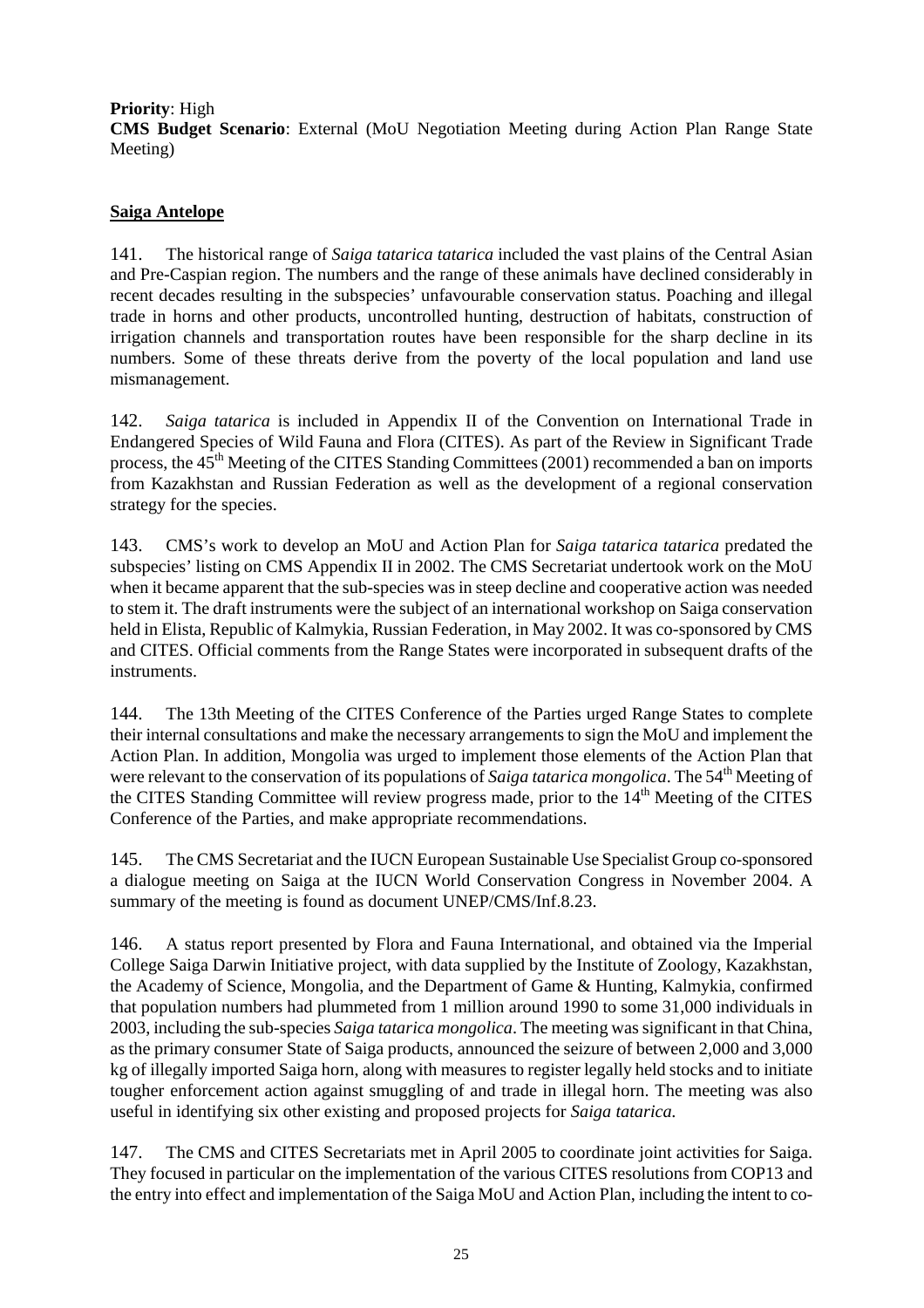organise the first Meeting of the Range States under the MoU in 2006, at an estimated cost of US\$ 32,000, with a second meeting in 2008.

148. The Saiga Antelope is viewed by both Secretariats as a flagship example of how the two Conventions can complement one another. As an example of this, an informal meeting on Saiga Antelope took place in the margins of the 53<sup>rd</sup> CITES Standing Committee in June 2005. The main objectives of the meeting, which was Chaired by Dr Holly Dublin, Chairman of the IUCN Species Survival Commission, were to:

- Exchange information on the different saiga-related activities that are planned or being undertaken by IUCN, CMS, CITES, CITES Parties, and interested NGOs;
- Discuss collaboration in implementing CITES Decisions 13.27-13.35 on the Saiga Antelope; and
- Review possibilities for joint actions to be undertaken in 2005-2007.
- 149. The MoU is anticipated to be opened for signature during the CMS COP.

### *Action requested:*

The Conference of the Parties is invited to endorse the new MoU and to provide appropriate guidance on, among other things, (1) the importance of all Range States of *Saiga tatarica tatarica* to urgently join the MoU and to implement its Action Plan; (2) the continuation of joint CMS/CITES efforts to organise the first meeting of the Range States in 2006; and (3) the need for Range States, interested States and intergovernmental and international non-governmental organisations to actively support the MoU's implementation financially and in-kind, including the possibility of hosting a coordination mechanism for the MoU. The related financial implications of future meetings of Range States, estimated to cost approximately US\$ 32,000 each in 2006 and 2008, and providing coordination functions, estimated to cost approximately US\$ 15,000 a year for 3 years may also be considered.

**Priority**: Very High **CMS Budget Scenario**: 3 (two Range State Meetings); 3/4 (Coordination)

### **Mongolian Gazelle**

150. Mongolian Gazelle (*Procapra gutturosa*), for which Mongolia, China and Russian Federation are Range States, was listed on CMS Appendix II by the Conference of the Parties at its seventh meeting. COP7 also supported the Secretariat's intention to coordinate with the Range States to establish the basis for improved coordinated conservation and sustainable use of the Mongolian Gazelle and agreed that sufficient funding should be provided by CMS and requested from other sources.

151. To collect additional information on the conservation status of the gazelle, and to determine how it could be included in a possible concept for a concerted action on Asian desert and semi-desert mammals modeled on the Sahelo-Saharan Antelope concerted action, the CMS Secretariat sponsored the attendance of Scientific Councilor Roseline Buedels-Jamar to attend the Workshop on Conservation and Management of Mongolian Gazelles in Ulaanbaatar Mongolia (25-27 October 2005). CMS also offered to financially co-sponsor the workshop.

152. The main objective of the workshop was to identify actions to ensure the gazelle's long-term sustainable management. During this meeting it was indicated that:

• The conservation status of Mongolia Gazelle is precarious. It has completely disappeared from the Russian Federation, and only a small number remain in a limited area of China. The vast majority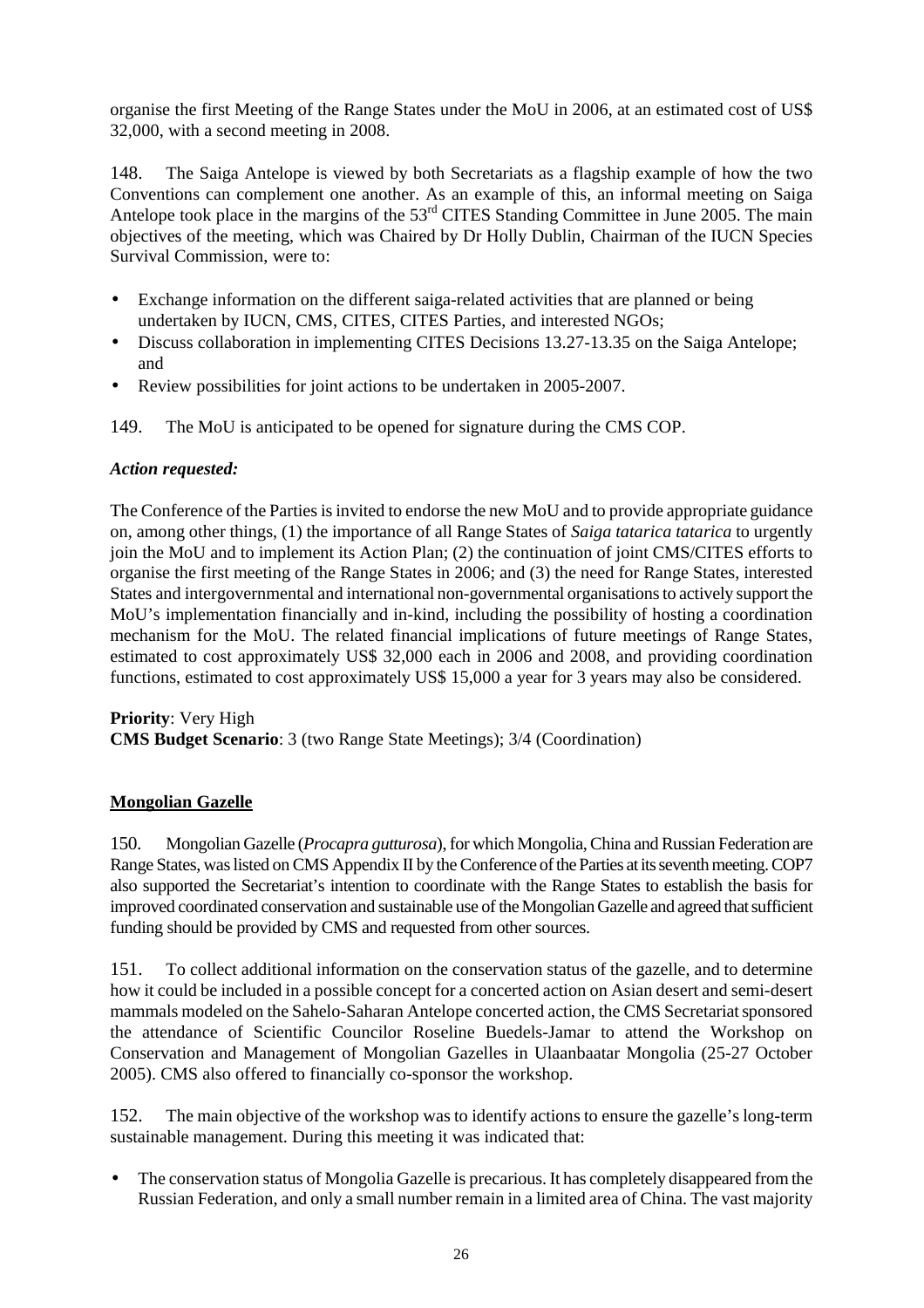of animals is now found in Mongolia and the range is now about 190,000 sq km, down 24% from 50 years ago. It is now only found in any numbers in four eastern provinces of Mongolia.

- Not only has the species suffered a massive decline in its range area, but it is also heavily hunted, both legally and illegally. Climatic conditions are an important factor in gazelle population dynamics.
- At present, the size of the gazelle population in Mongolia is uncertain. Population estimates, including aerial surveys carried out in 1989 and 1994, vary considerably (between 250,000 to 2,000,000 individuals). A proportion of the population migrates across the Mongolian-China border every year. New research, based on satellite tracking techniques, has been carried out. But the direction, frequency and other important features of the Mongolian gazelle's migration are still largely unknown, with research remaining very difficult in areas where gazelles cross national borders.
- The Mongolian Gazelle is considered an economically valuable species for the people of Mongolia. Considering the reported decline of the Mongolian gazelle population, and the lack of solid data on current population trends, if the Mongolian Gazelle is to remain a sustainable resource, a series of measures must be taken.

153. The meeting also discussed a draft action plan and the possibility for a cooperative arrangement between Mongolia, Russia and China. Prior to the meeting the CMS Secretariat had provided comments on both documents.

154. The CMS Secretariat has offered to provide continued advice to the Range States on both instruments. However, because two of the three Range States, China and the Russian Federation, are still not Parties to CMS, it is recommended that the three countries conclude the instruments outside of the CMS framework. Meanwhile, the Scientific Council will continue to assess the feasibility of bringing the Mongolian Gazelle into a possible multi-species concerted action.

### *Action requested:*

The Conference of the Parties is invited to consider the situation regarding the Mongolia Gazelle and to provide guidance on how to proceed.

**Priority**: Medium **CMS Budget Scenario**: 4/External

### **African Elephant**

#### *West African Populations*

155. The Sixth Meeting of the CMS Conference of the Parties designated *Loxodonta africana* for cooperative action in 1999. Recommendation 6.5 (Cape Town, November 1999) urged the Scientific Council and the Range States to establish a working group and initiate without delay cooperative action for African Elephants in western and central Africa. The COP suggested that the "Range States envisage developing and concluding one or more Agreements, including action plans, and implementing them". Owing to the predominantly transboundary character of their seasonal movements, it was considered that these particular populations would benefit from concerted management.

156. Just prior to COP6, in June 1999, the African Elephant Specialist Group (AfESG) of the IUCN Species Survival Commission (SSC) developed and concluded the West African Elephant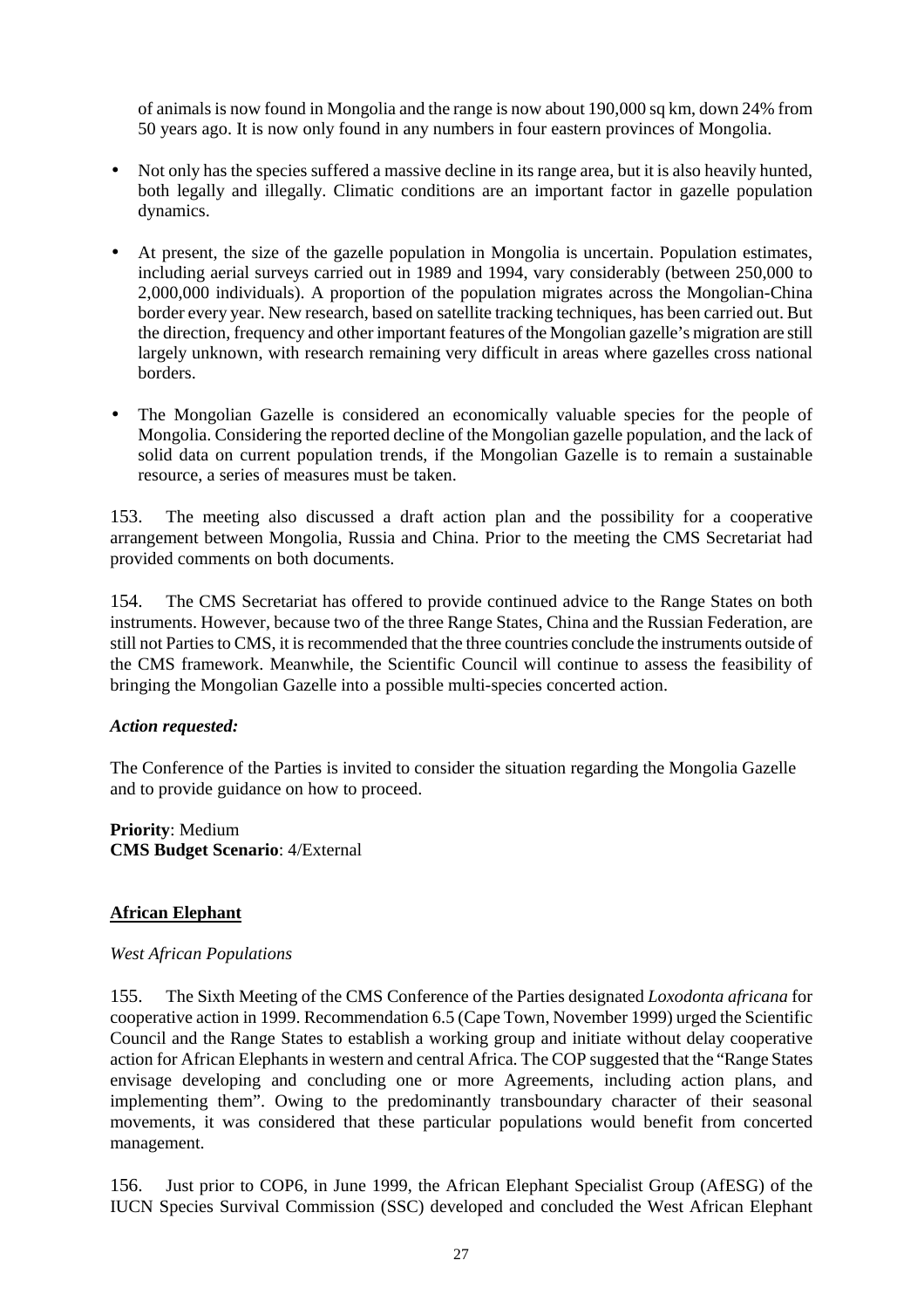Conservation Strategy (WAECS), with support from WWF. This was undertaken in close consultation with the competent authorities of the region's elephant Range States. IUCN then undertook to support the strategy's implementation by the Range States.

157. In 2002, COP7 invited the Secretariat and the Scientific Council to assist the lead country, Burkina Faso, in its endeavour to organise the work relevant to the African Elephant as outlined in Recommendation 6.5.

158. In June 2003, IUCN/SSC AfESG, the IUCN-Regional Office for West Africa, the CMS Secretariat and Burkina Faso agreed that it would be advantageous to integrate the two processes. It was also agreed to explore through consultation with the Range States and technical experts the desirability of developing a Memorandum of Understanding for the West African populations of the African Elephant with the WAECS annexed as an integral component thereto. Finally, in consultation with the ECOWAS representative attending the meeting, it was confirmed that if the future MoU had 100 percent membership by the Range States it could be submitted to ECOWAS for possible endorsement.

159. The IUCN/SSC AfESG revised some of the technical background information found in the original WAECS. Burkina Faso and the CMS Secretariat worked to develop a draft MoU. The documents were provided to the Range States for official comments in November 2003 and a final proposal was circulated for final approval in March 2005. The MoU will be opened for signature during the Eighth Meeting of the Conference of the Parties.

160. Under the MoU, technical co-ordination will be undertaken by the IUCN/SSC AfESG, where activities are being co-financed by external donors, notably the Government of France.

### *Action requested:*

The Conference of the Parties is invited to (a) endorse the Memorandum of Understanding and Strategy for the Conservation of West African Elephants (*Loxodonta africana*); (b) to encourage all Range States to sign the MoU expeditiously; and (c) to urge States, international organizations and non-governmental organizations, including regional economic organizations, having biodiversity conservation in their mandate, to provide appropriate assistance, including technical and financial support, to support the implementation of the Memorandum of Understanding and the Strategy. A Range State meeting is expected to cost approximately US\$ 57,000. (A CMS contribution towards coordination costs is estimated to be approximately US\$ 37,500 for 3 years.

### **Priority**: Very high

**CMS Budget Scenario**: 3 (CMS coordination contribution); External (Range State Meeting).

### *Central African Populations*

161. The CMS Secretariat was invited to, but unable to attend, an IUCN/SSC AfESG workshop, organized at the request of the Ministers of Environment for Cameroon, Central African Republic, Chad, Congo, Democratic Republic of the Congo, Equatorial Guinea and Gabon, which took place in Limbe, Cameroon, from 29 August-2 September 2005. A detailed logical framework for an IUCN Central African Elephant Strategy was developed during the meeting and a Strategy document is being developed from this.

162. At the workshop the Range States unanimously supported seeking the Strategy's endorsement via the Yaoundé Process and introducing it to Ministers when they meet in November 2005 at the next meeting of the Yaoundé Process Convergence Plan. A representative from the COMIFAC Secretariat has offered to assist with this process and with the subsequent adoption of the Strategy at a Ministerial meeting, possibly as early as June 2006. The workshop participants also unanimously endorsed the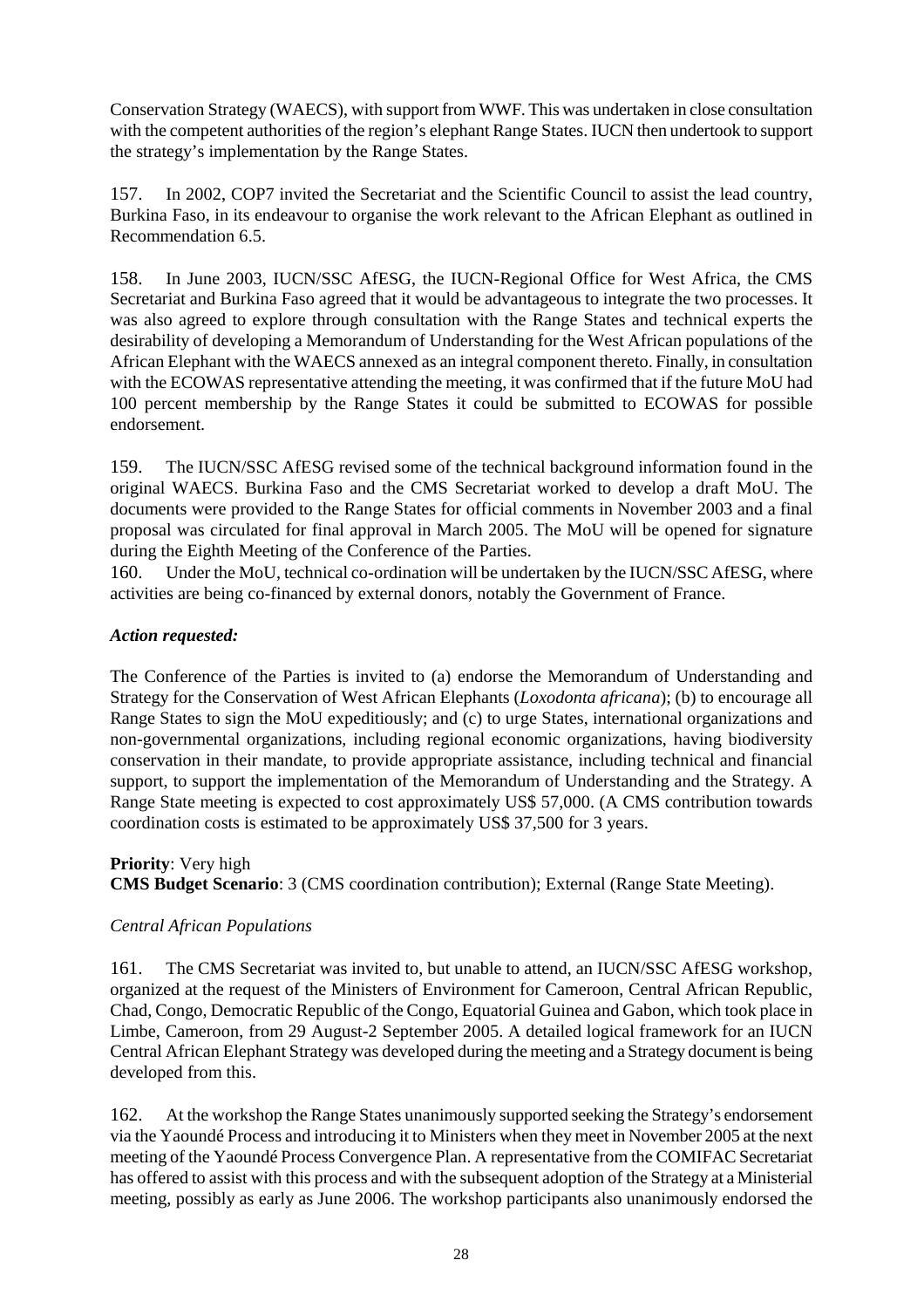suggestion that the AfESG play the leading role in coordinating and supporting the implementation of the Strategy after its adoption by the COMIFAC ministers.

163. An outstanding issue is the need for CMS's further engagement on the Central Africa populations of the African Elephant in light of the recently initiated process, the Range States' support for the process while keeping in mind the Conference of the Parties' past recommendations and resolutions. The value added of CMS's further involvement would need to be considered.

164. One option might be for the Range States to work exclusively with IUCN to implement the Strategy that is being developed. Another option would be for the Range States to develop a new stand alone Memorandum of Understanding and Action Plan under CMS auspices. A third option would be to follow the model of the West African MoU whereby an MoU is developed under CMS auspices and the new IUCN developed strategy becomes an integral component thereto.

### *Action requested:*

The Conference of the Parties is invited to review Recommendation 6.5 (Cape Town, 1999) and to provide guidance to the Secretariat, the Scientific Council and its working group on elephants on how to proceed with the cooperative action for the Central African Populations in light of the existing process to develop a strategy. A meeting to negotiate an appropriate CMS instrument is estimated to cost approximately US\$ 42,000.

**Priority**: Medium **CMS Budget Scenario**: 4/External

### **Gorillas**

165. Mountain Gorillas (*Gorilla gorilla beringei*) are currently listed on CMS Appendix I. They were recommended for concerted action by the Fifth Meeting of the Conference of the Parties in Resolution 5.1 (Geneva, 1991). The  $12<sup>th</sup>$  Meeting of the CMS Scientific Council (Glasgow, April 2004) recommended extending the listing of *Gorilla gorilla beringei* to the species *Gorilla gorilla* and the preparation of a comprehensive concerted action that would include existing preliminary projects on Mountain Gorilla, as well as projects on Lowland Gorilla populations.

166. The Secretariat reported to the 28<sup>th</sup> Meeting of the Standing Committee (Bonn, April 2005) that it was exploring the possibilities of developing an Agreement and Action Plan for Mountain Gorillas with financial assistance from the United Kingdom. It noted that while there were many action programmes and a good framework of cooperation on the ground such as the Great Apes Survival Project (GRASP), an Agreement offering long-term security was missing, and that was something CMS could provide. It was hoped to start the process during 2005. The rate of progress would depend not least on the political climate and the continuation of the peace initiatives in the Democratic Republic of Congo.

167. Since the Standing Committee's meeting, Congo submitted a proposal to list *Gorilla gorilla* on CMS Appendix I, for consideration by the COP at its eight meeting. This would implement the first part of the Scientific Council's recommendation by listing all gorillas on Appendix I of the Convention.

168. The First Intergovernmental Meeting on Great Apes (IGM) and the First Council Meeting to the Great Apes Survival Project partnership (GRASP) took place in Kinshasa, Democratic Republic of the Congo, 5-9 September 2005 and was attended by 11 African Ministers and the UNEP Executive Director. The Global Strategy for the Survival of Great Apes and their Habitat was one of the IGM's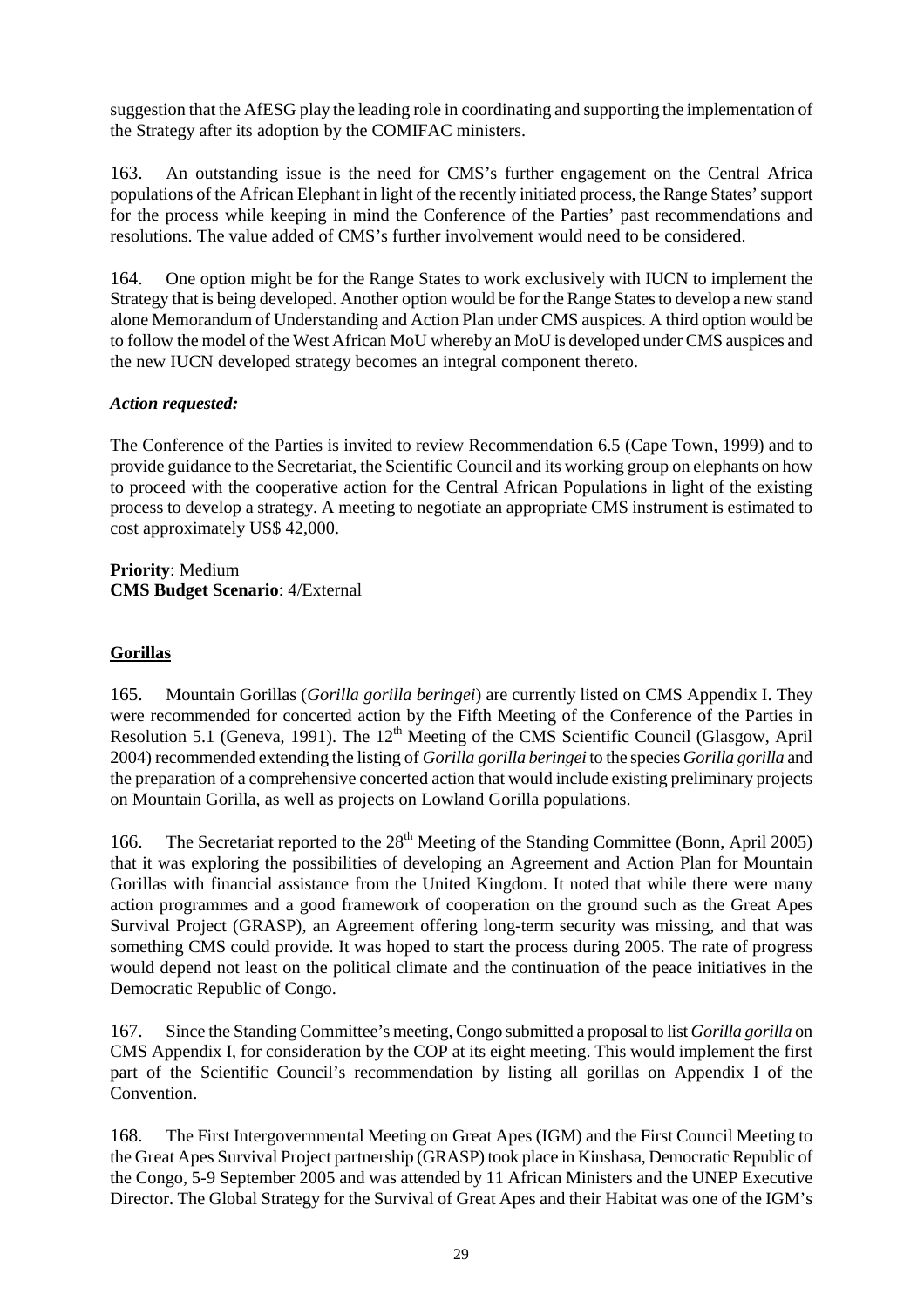key outputs and was adopted by the Meeting. The delegates also agreed unanimously to a high level statement (the Kinshasa Declaration"), GRASP Workplan and Rules for GRASP (of which CMS is already a Partner alongside 3 other biodiversity-related Conventions and more than 60 other States, IGOs, NGOs and other bodies).

169. The Strategy identifies as one of its longer-term objectives the encouragement of countries to enter into and/or enforce relevant conventions and agreements for the conservation of great apes (section 3.3.2). The Strategy also aims to encourage the Government of each great ape Range State to develop and adopt a national great ape survival plan. Key actions at the national level could include developing cooperative activities between Range States where "areas of ape habitat are contiguous with similar areas in neighbouring countries, where transboundary natural resource management conservation agreements can be implemented, for example within the framework of the Convention on the Conservation of Migratory Species" (section 4.1.13).

170. In the weeks immediately prior to the Kinshasa IGM, and in the light of the new proposal received from the Congo to list all gorillas under CMS, the Secretariat conducted further negotiations to develop a new CMS gorillas initiative, including the GRASP Secretariat at UNEP and UNESCO, the International Gorilla Conservation Programme (IGCP), and the Royal Institute of Natural Sciences of Belgium, together with the Governments of the United Kingdom and Italy.

171. As a result, in his address to the IGM high-level segment in Kinshasa, the CMS Executive Secretary was able to announce the outline of a new project to be co-sponsored initially by CMS, UNEP and UNESCO (through GRASP), the International Gorilla Conservation Programme (IGCP) and the Royal Institute of Natural Sciences of Belgium, with additional financial support from the United Kingdom and Italy. The project's primary objective would be to support the CMS concerted action by developing an Agreement and accompanying Action Plan on gorilla survival and conservation in conjunction with the 10 Range States. The focus of the Agreement would be on conservation, capacity building, conservation of gorillas, their habitats and alternative livelihoods for human populations. The announcement was well received at the meeting, which was attended by 18 CMS Parties from Africa and Europe.

172. The total budget of the project would be approximately US\$ 193,000 of which CMS's financial contribution from the regular budget would be approximately US\$ 25,000, a leverage of over 65 percent.

## *Action requested:*

The Conference of the Parties is invited to endorse the outcomes of the Kinshasa Meeting including the Global Strategy for the Survival of Great Apes and their Habitat.

It is also invited to note progress already taken to develop a jointly funded project within the framework of the GRASP Partnership to prepare an Agreement, or an MoU if this is ultimately preferred by Range States, noting its relationship to the proposed CMS concerted action for gorillas if *Gorilla gorilla* is listed on CMS Appendix I, while keeping in mind the pledges received to date for financial and in-kind contributions to support the Agreement's development.

When considering the financial implications it should be noted that CMS' role in the project to develop an Agreement has been largely financed from the 2005 budget, which has allowed the Secretariat to attract much larger earmarked funds from donors. Limited expenditure to support the initial implementation of a new Agreement from 2007 onwards would be available under CMS Budget Scenarios 3 or 4 for the next triennium, as matching contributions for further earmarked contributions from donor States or other partners.